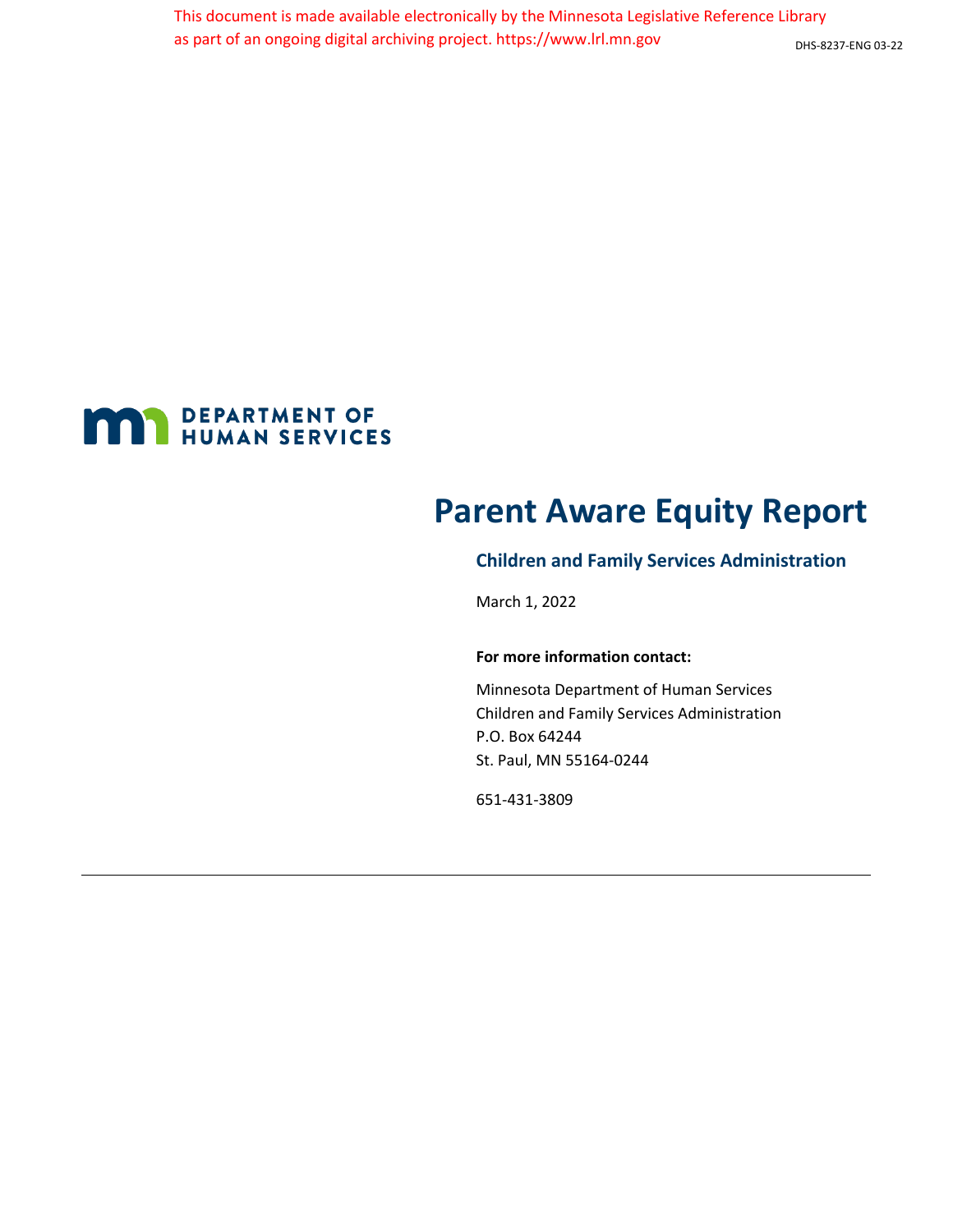

For accessible formats of this information or assistance with additional equal access to human services, write to [dhs.child.care@state.mn.us,](mailto:dhs.child.care@state.mn.us) call 651-431-3809, or use your preferred relay service. ADA1 (2-18)

Minnesota Statutes, Chapter 3.197, requires the disclosure of the cost to prepare this report. The estimated cost of preparing this report is \$95,312.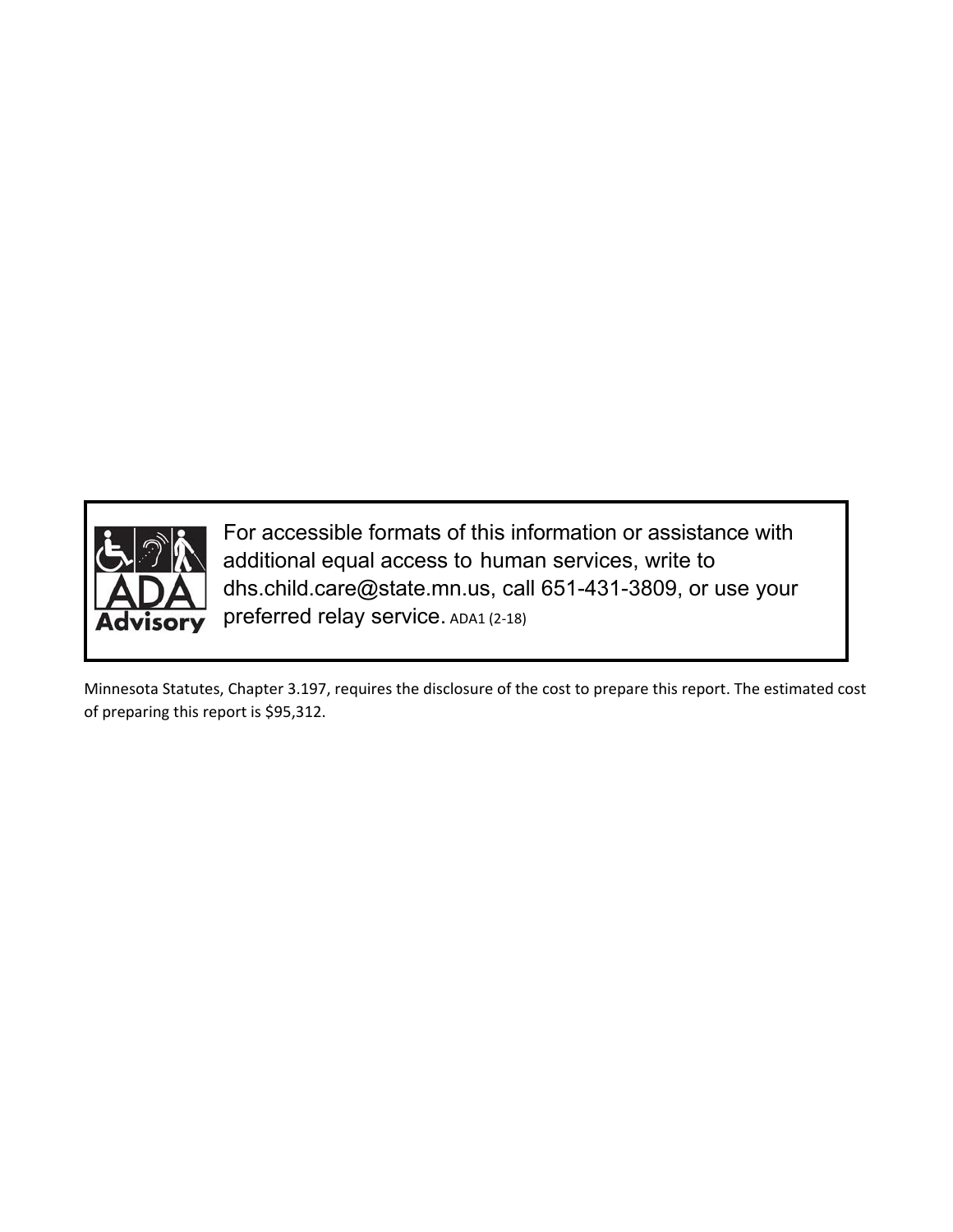# **Contents**

| 1. |  |
|----|--|
| 2. |  |
| 3. |  |
| 4. |  |
| 5. |  |
|    |  |
|    |  |
|    |  |
|    |  |
| А. |  |
| В. |  |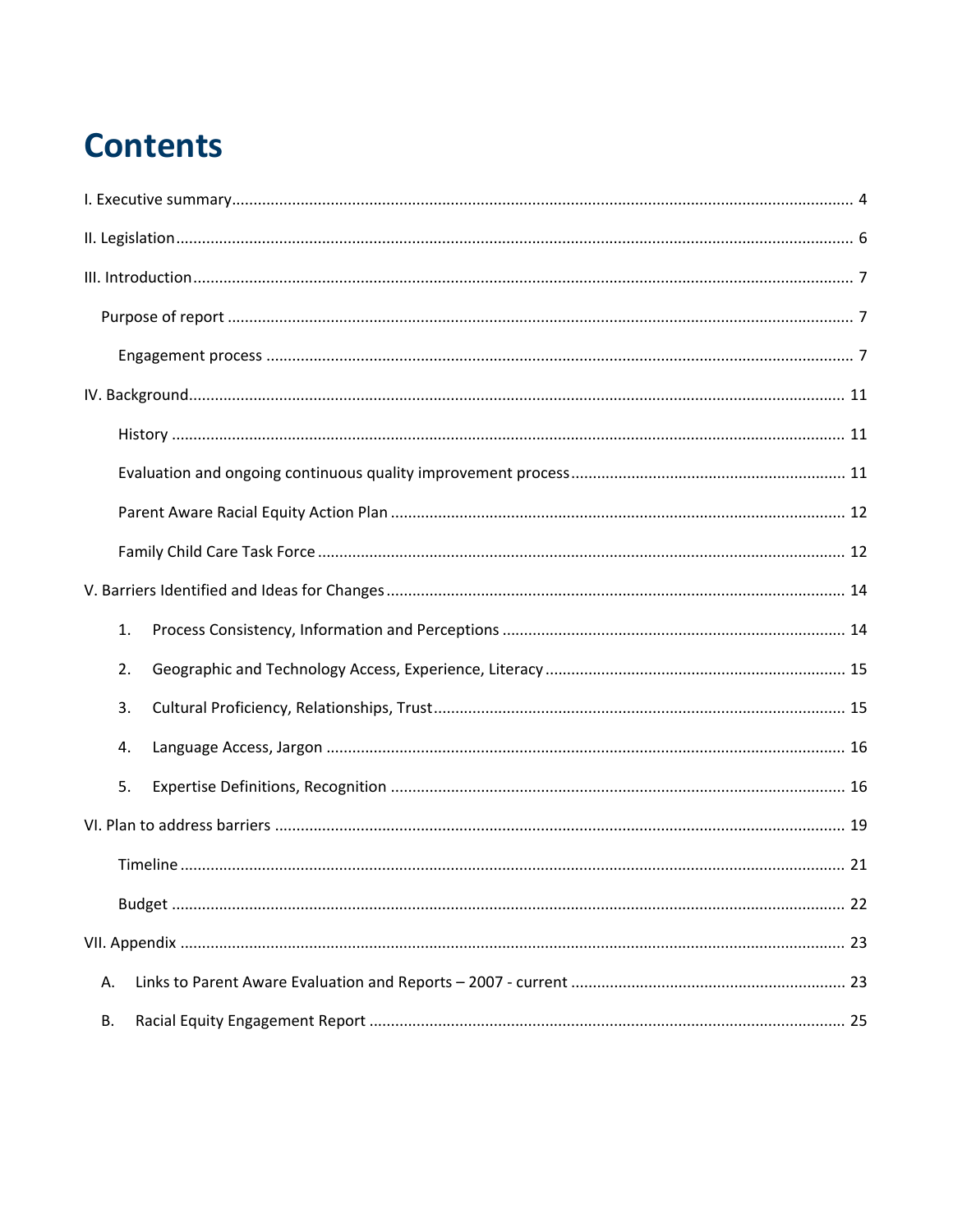# <span id="page-3-0"></span>**I. Executive summary**

This report is being submitted to the Minnesota Legislature, pursuant to Minn. Laws of 2021,  $1^{st}$  Special Session, [chapter 7, art. 14, misc., sec. 4, subd. 4] directing the Minnesota Department of Human Services (department) to conduct outreach with early learning and care providers who are racially, ethnically, culturally, and geographically diverse to identify barriers preventing providers from pursuing Parent Aware ratings.

Parent Aware is a Quality Rating and Improvement System (QRIS), offering tools and resources to help families find quality child care and early education children need to succeed in school and in life. This report includes background information on Parent Aware authorizing language, its purpose as described in state law, and how it was piloted and evaluated in the past. Current evaluation activities, and other recent engagement and task force efforts contributing to plan development, are included.

The engagement process used to inform this report included one-on-one phone interviews, small group virtual sessions conducted online with child care providers and other stakeholders, and an online survey. Engagement goals were to work directly with child care providers throughout the process to ensure their concerns and aspirations are consistently understood, considered, directly reflected in alternatives developed, and that they were informed of how their input influences decisions.

There were two rounds of engagement. The first round included one-on-one interviews, six online sessions, and those who could not participate in an interview or session were encouraged to complete an online survey. In the second round, three online sessions were held, combined with an online survey. The purpose of the second round was to present findings from the first round, allowing participants to provide feedback.

The process engaged Black, Indigenous, and people of color (BIPOC) providers, white providers, and stakeholders from the Twin Cities' metro area and greater Minnesota.

Barriers identified fall into the following categories:

- Process consistency, information and perceptions
- Geographic and technology access, experience, literacy
- Cultural proficiency, relationships, trust
- Language access, jargon
- Expertise definitions, recognition.

This report provides a plan for reducing identified barriers, including strategies in the following categories:

- Changes to the Parent Aware advisory committee structure required to make lasting, ongoing improvements.
- Short-term strategies that can begin prior to completion of a major forthcoming Parent Aware evaluation to be carried out February 2022 through December 2024.
- Long-term strategies that need more time to be developed, or cannot be started prior to completion of the evaluation and addressed January 2024 through June 2026.

Updates to the Parent Aware Advisory Committee structure are underway and will be implemented soon.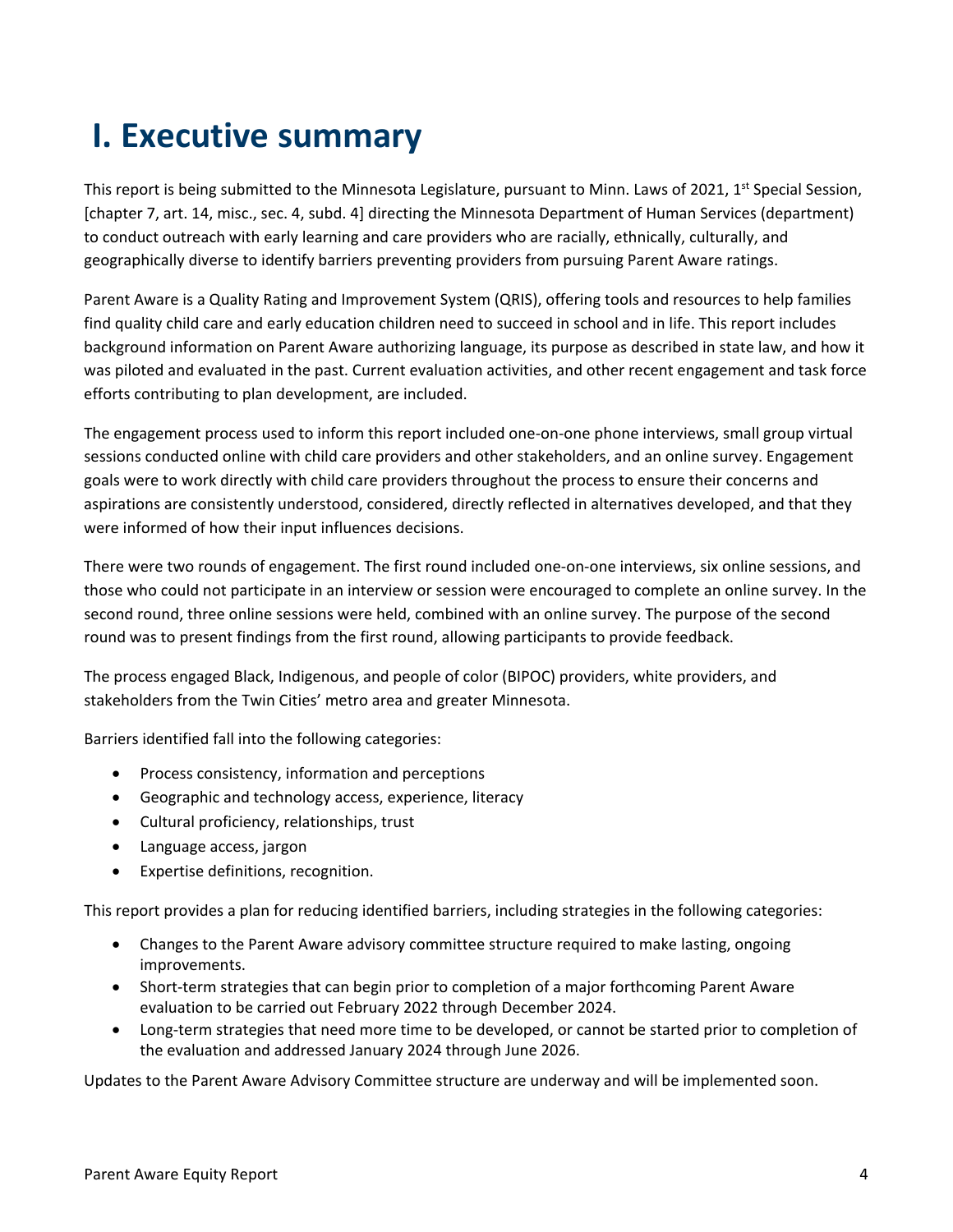Short-term strategies include:

- Updating forms, the Parent Aware data system, marketing materials, timing of cohorts, and grants payment process
- Efforts to improve access technology, training, and coaching, especially coaching in languages other than English, and
- Increased outreach for higher education scholarships.

Long-term strategies include:

- Development of new peer-to-peer supports strategies
- Improvements to data collection, addressing access to data on provider race and ethnicity
- Updating Parent Aware standards and indicators, forms, and data systems
- Training on cultural proficiency and responsive instruction, and access to flexible pathways for training and degrees.

The plan includes a timeline and budget with known costs based on initial planning and legislative proposal development. Many strategies need additional analysis, user testing, and stakeholder engagement before costs and detailed plans for implementation are determined.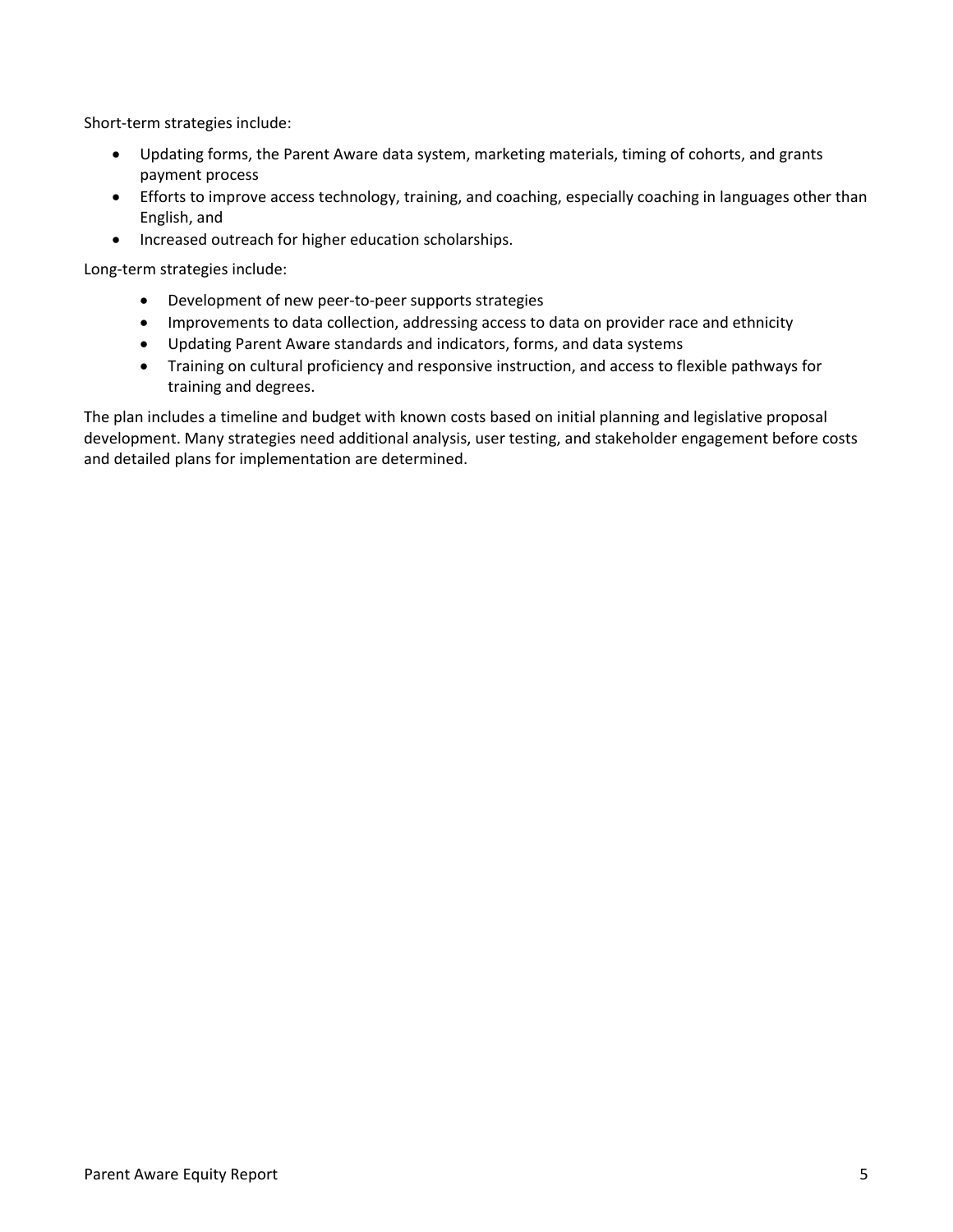# <span id="page-5-0"></span>**II. Legislation**

Minnesota Laws of 2021, 1<sup>st</sup> Special Session. [Chapter 7, art. 14, misc., sec. 4, subd. 4]

**Equity report**. The Department of Human Services shall conduct outreach to a racially, ethnically, culturally, and geographically diverse group of early learning and care providers to identify any barriers that prevent the providers from pursuing a Parent Aware rating. The department shall summarize and submit the results of the outreach, along with a plan for reducing those barriers, to the chairs and ranking minority members of the legislative committees with jurisdiction over early learning and care programs by March 1, 2022.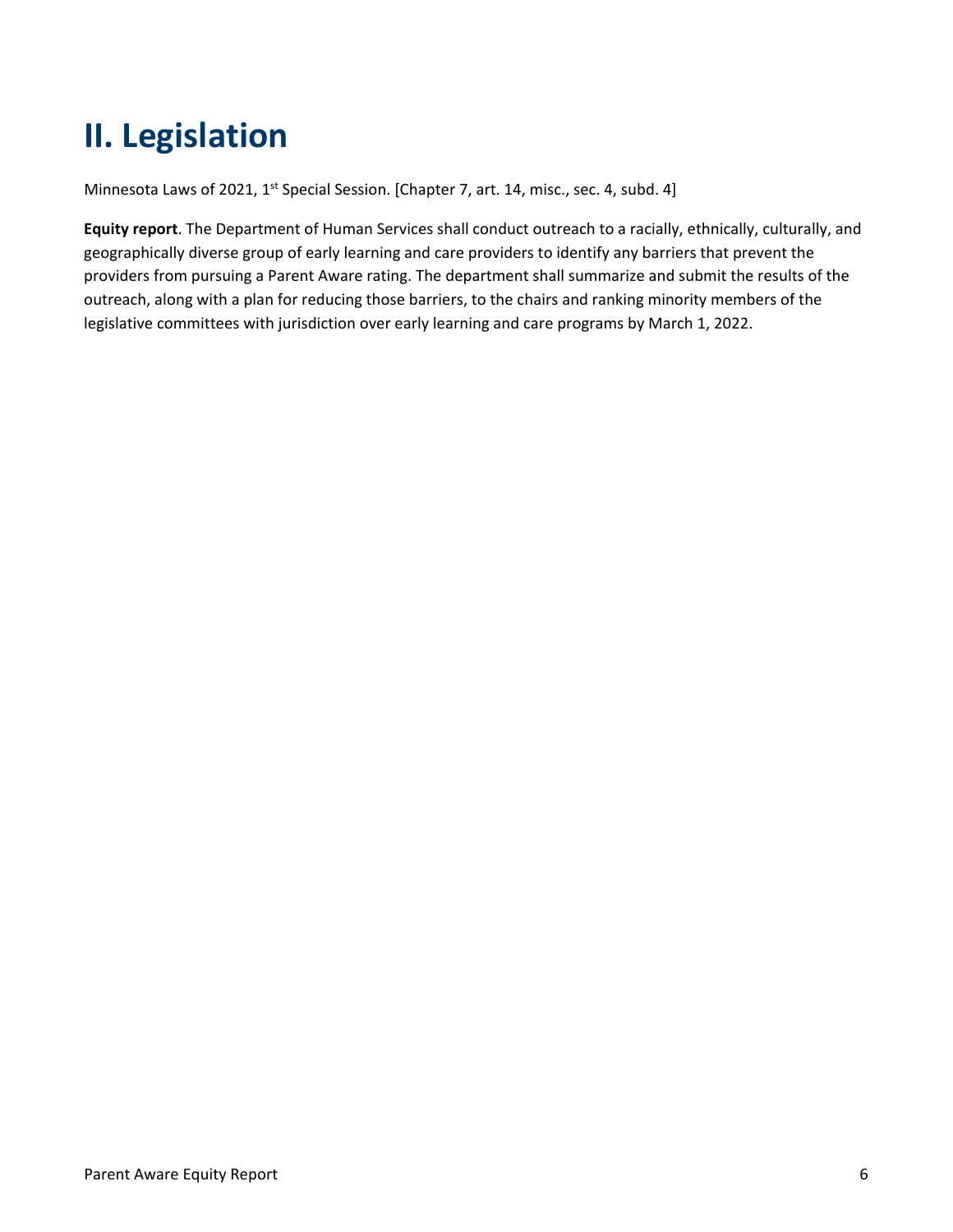# <span id="page-6-0"></span>**III. Introduction**

# <span id="page-6-1"></span>**Purpose of report**

This report is submitted to the Minnesota Legislature pursuant to Minn. Laws of 2021,  $1<sup>st</sup>$  Special Session, [chapter 7, art. 14, misc., sec. 4, subd. 4] directing the department to conduct outreach to a racially, ethnically, culturally, and geographically diverse group of early learning and care providers to identify barriers preventing providers from pursuing a Parent Aware rating. This report summarizes results of outreach and engagement, and a plan for reducing barriers.

## <span id="page-6-2"></span>**Engagement process**

The legislated timeline for this report made it challenging to provide a truly community-centered and inclusive engagement process. Equitable outcomes for children, families and providers require an equitable and inclusive process. Department staff compensated for the short amount of time by leveraging information and recommendations from other on-going efforts to make Parent Aware more inclusive and equitable, including ongoing evaluation and reports (see appendix A for a list of reports), the Family Child Care Task Force Report, and the Parent Aware Racial Equity Action Plan.

The department contracted with Carroll, Franck and Associates (CFA) to conduct outreach, provide engagement, and write a report on the results of this project. The engagement goal was to work directly with child care providers and other stakeholders throughout the process, ensuring their concerns and aspirations are consistently understood, considered, and directly reflected in alternative options developed. The process included the important step of informing providers and other stakeholders about how their input influenced ideas for change.

Key stakeholders invited to participate in engagement were unrated and recently Parent Aware rated child care providers. Providers engaged were racially, ethnically, and linguistically diverse. Providers engaged were geographically diverse, including providers living in both the Twin Cities' metro area and greater Minnesota. Other stakeholders were also engaged, including Parent Aware implementation partners and early care and education advocates.

Participants who engaged in one or more engagement opportunities included 275 child care providers, and 62 other stakeholders. The following table provides the race and ethnicity of participating child care providers, based on their responses in the Business Update Survey, conducted annually by the Child Care Aware system.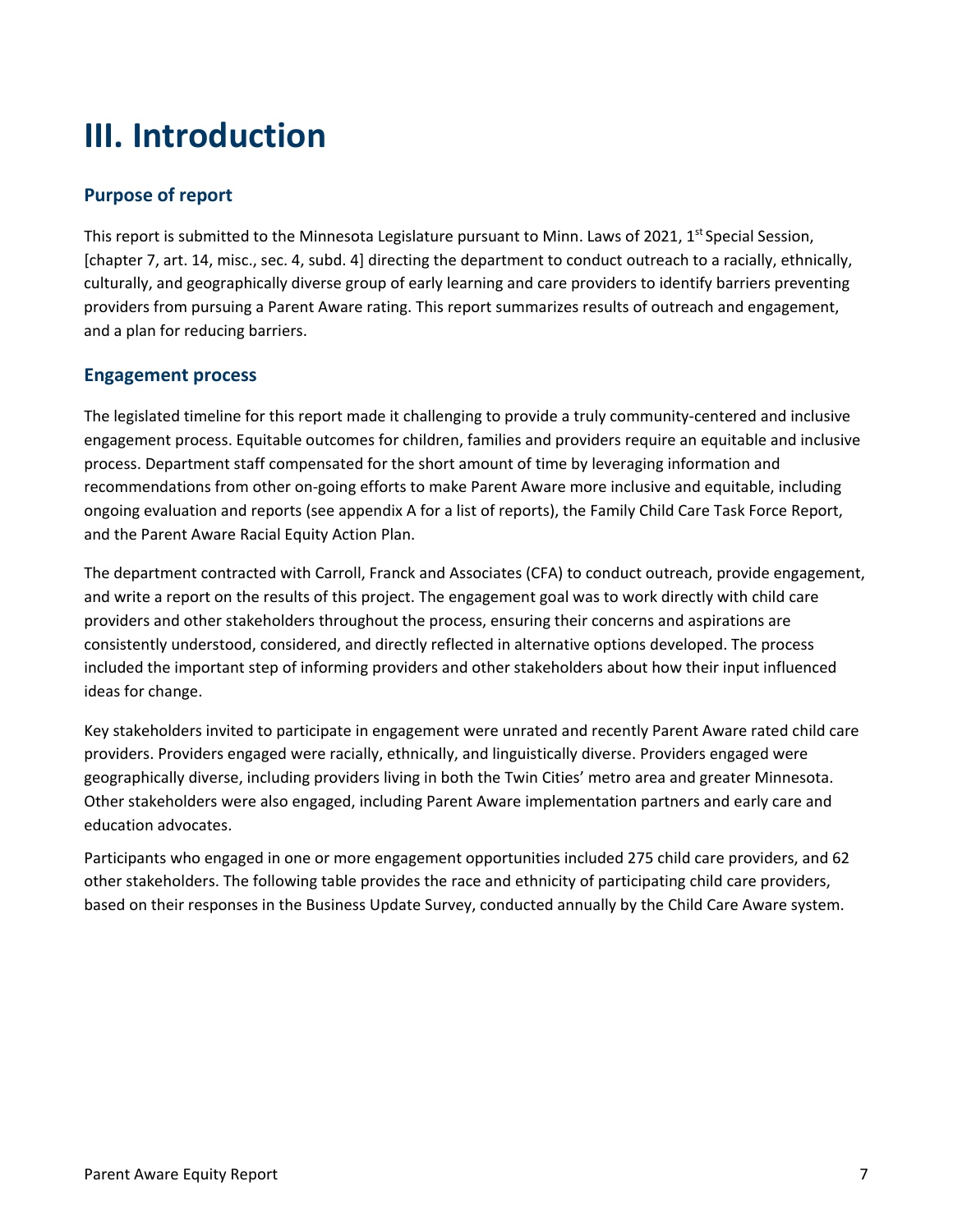| Race/ethnicity                         | <b>Number of engagement participants</b> |
|----------------------------------------|------------------------------------------|
| African                                | 3                                        |
| American Indian                        | 3                                        |
| European Immigrant                     | 3                                        |
| Other race                             | 3                                        |
| Multi-racial                           | 9                                        |
| African American                       | 15                                       |
| Hispanic or Latino                     | 16                                       |
| Asian                                  | 20                                       |
| White/European American                | 58                                       |
| Two or more ethnicities/races reported | 85                                       |
| Unreported race/ethnicity*             | 60                                       |
| Total                                  | 275                                      |

**Table 1. Race/ethnicity of child care providers participating in the engagement, aggregated**

\*46 of the 60 engagement participants in this group provided a verifiable child care license number

Data collected on race and ethnicity by the Child Care Aware System includes the option to provide additional detail within the categories of African, Hispanic or Latino, and Asian. The options provided include: Eritrean, Ethiopian, Somali, Sudanese, Other African, Cambodian, Hmong, Karen, Lao, Vietnamese, Other Asian, Central/South American, Chicano, and Other Hispanic/Latino. The following table provides responses for providers who reported additional detail within the categories African, Asian, Hispanic or Latino, and whose responses in Table 1 were aggregated as two or more ethnicities/races reported. Some of the providers responded with multiple races and ethnicities, and therefore the numbers below cannot be totaled.

| Race/ethnicity - category | <b>Additional detail</b> | <b>Number of participants</b> |  |
|---------------------------|--------------------------|-------------------------------|--|
| African                   | Somali                   |                               |  |
| African                   | Sudanese                 |                               |  |
| African                   | Other African            | 9                             |  |
| Asian                     | Hmong                    | 3                             |  |
| Asian                     | Vietnamese               | 4                             |  |
| Asian                     | Other Asian              | 25                            |  |
| Hispanic or Latino        | Central/South American   | 12                            |  |
| Hispanic or Latino        | Chicano                  | 4                             |  |
| Hispanic or Latino        | Other Hispanic/Latino    | 23                            |  |

**Table 2. Race/ethnicity of child care providers participating in the engagement, disaggregated** 

In this report, the term BIPOC is used to describe providers and other stakeholders who reported their race and ethnicity as one or more of the following: African, American Indian, Other race, Multi-racial, African American, Hispanic or Latino, and Asian. The term white is used to describe providers and other stakeholders who reported their race and ethnicity as white/European American. European Immigrants are individuals who could selfidentify in either of these categories. For this report, they were engaged in a way that was consistent with BIPOC providers because they are culturally, and may be linguistically, diverse providers.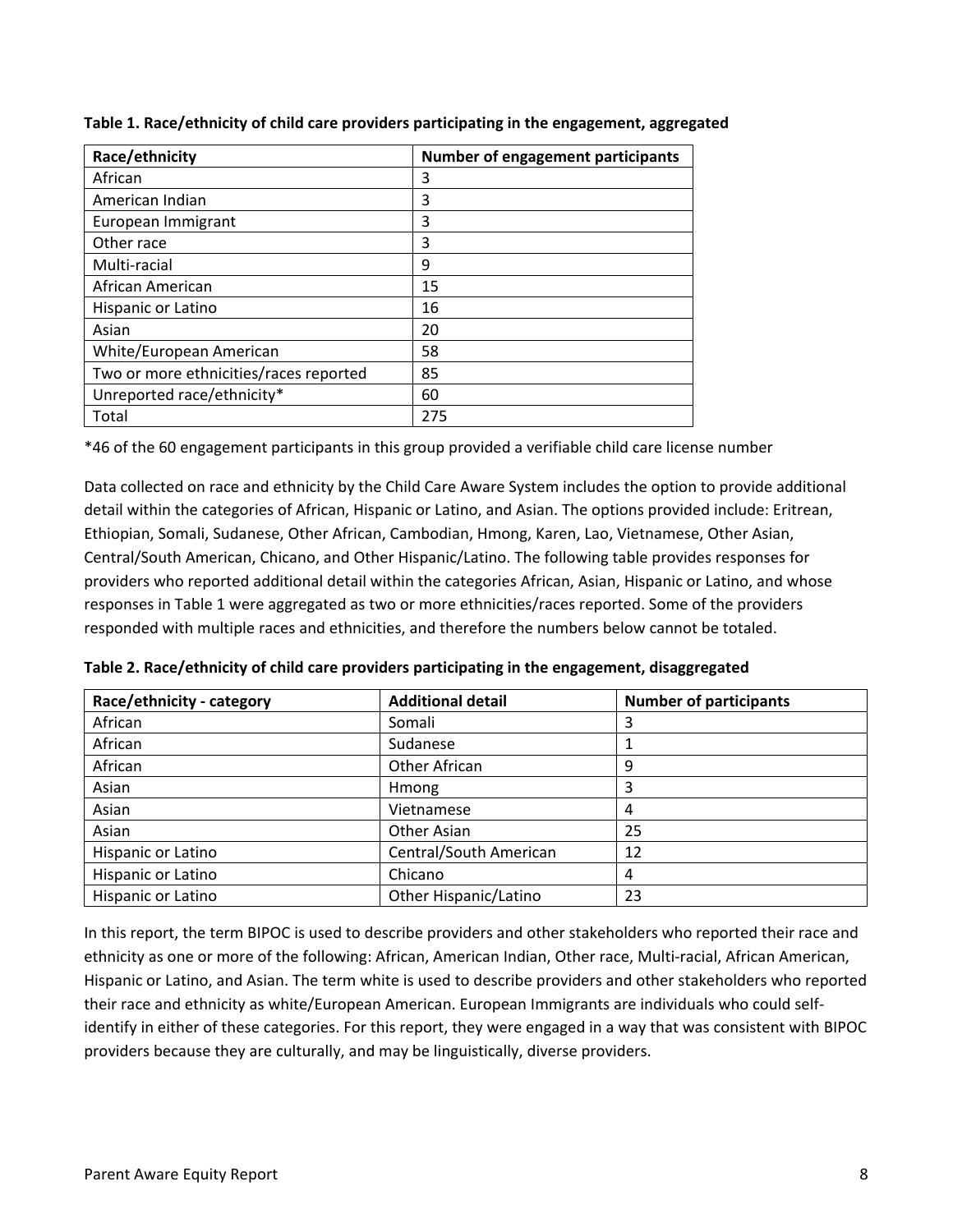## **Round one interviews, survey, and virtual sessions**

### **Engagement of unrated and recently rated child care providers**

To gather in-depth responses, the engagement project offered interviews to all identified unrated and recently Parent Aware rated providers, or participation via an online survey with the same content. Providers were asked about barriers to earning or maintaining a Parent Aware rating, and what would be helpful in overcoming barriers.

This process was launched in early November 2021 with introductory emails from the department to child care providers who self-identified as BIPOC or who did not speak English as their primary language. Providers received a communication from one of 12 CFA team interviewers, who were also racially and ethnically diverse, and spoke languages including Spanish, Hmong, Somali and Urdu, in addition to English. Interviewers were also demographically aligned with providers to the extent possible. Interviewers followed up with providers via email, text messages, and phone calls to conduct brief phone or Zoom interviews. Providers who were not able to join an interview were encouraged to complete a short online survey.

### **Engagement of other stakeholders**

Other stakeholders included implementation partners and early care and education advocates. These additional stakeholders were invited by email to contribute via live virtual sessions or an online survey. The questions were similar to those for providers but asked at a more general or systems level.

Implementation partners included staff across Minnesota working in Child Care Aware agencies that comprise the state's child care resource and referral system. These agencies are grantees of the department. Minnesota Tribal Resources for Early Childhood Care (MNTRECC) provides technical assistance and support to tribal child care programs in Minnesota, and facilitates collaboration between tribal child care programs and the Child Care Aware of Minnesota system.

Six virtual engagement sessions were held via Zoom between Nov. 22 and Dec. 30, 2021, as follows:

- Nov. 22, 2021, Child Care Aware and MNTRECC staff who support child care providers in participating in Parent Aware
- Nov. 30, 2021, MNTRECC staff
- Dec. 14, 2021, BIPOC Child Care Aware and MNTRECC stakeholders
- Dec. 16, 2021, recently rated family child care providers BIPOC and greater Minn. stakeholders
- Dec. 28, 2021, recently rated child care center owners/directors -- BIPOC and greater Minn. stakeholders
- Dec. 30, 2021, early care and education advocates and partners.

**Round one participation** included 337 participants, and 362 responses. Some participants were engaged through more than one type of engagement strategy. For example, some providers were interviewed and also responded to a survey. Responses included:

- 205 unrated BIPOC and greater Minn. child care providers, via interviews and online surveys
- 70 recently Parent Aware rated BIPOC providers and greater Minn. child care providers via online surveys, virtual sessions, and interviews
- 62 implementation partners and early care and education advocates via online surveys and virtual sessions.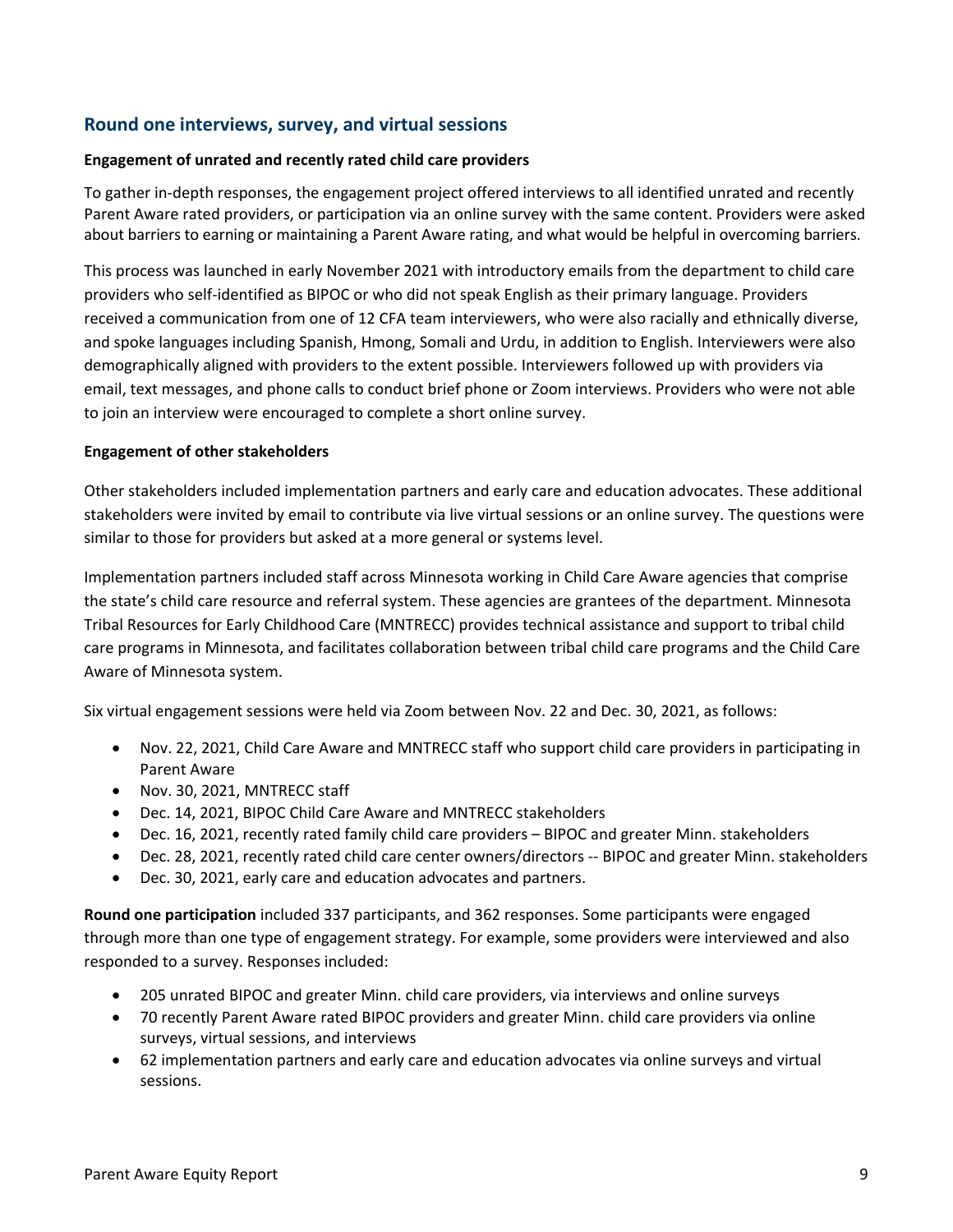### **Round two virtual group engagement sessions to offer feedback**

Three virtual engagement sessions were held via Zoom between Jan. 24 and Feb. 1, 2022, to present summary results and gather feedback on ideas for change. The same information and questions were offered in an online survey. Virtual session dates and invitees included:

- Jan. 24, 2022: BIPOC Child Care Aware system and MNTRECC staff
- Jan. 25, 2022: Child Care Aware system and MNTRECC staff
- Feb. 1, 2022: Recently Parent Aware rated BIPOC family child care providers, BIPOC child care center directors/owners, and providers from greater Minn.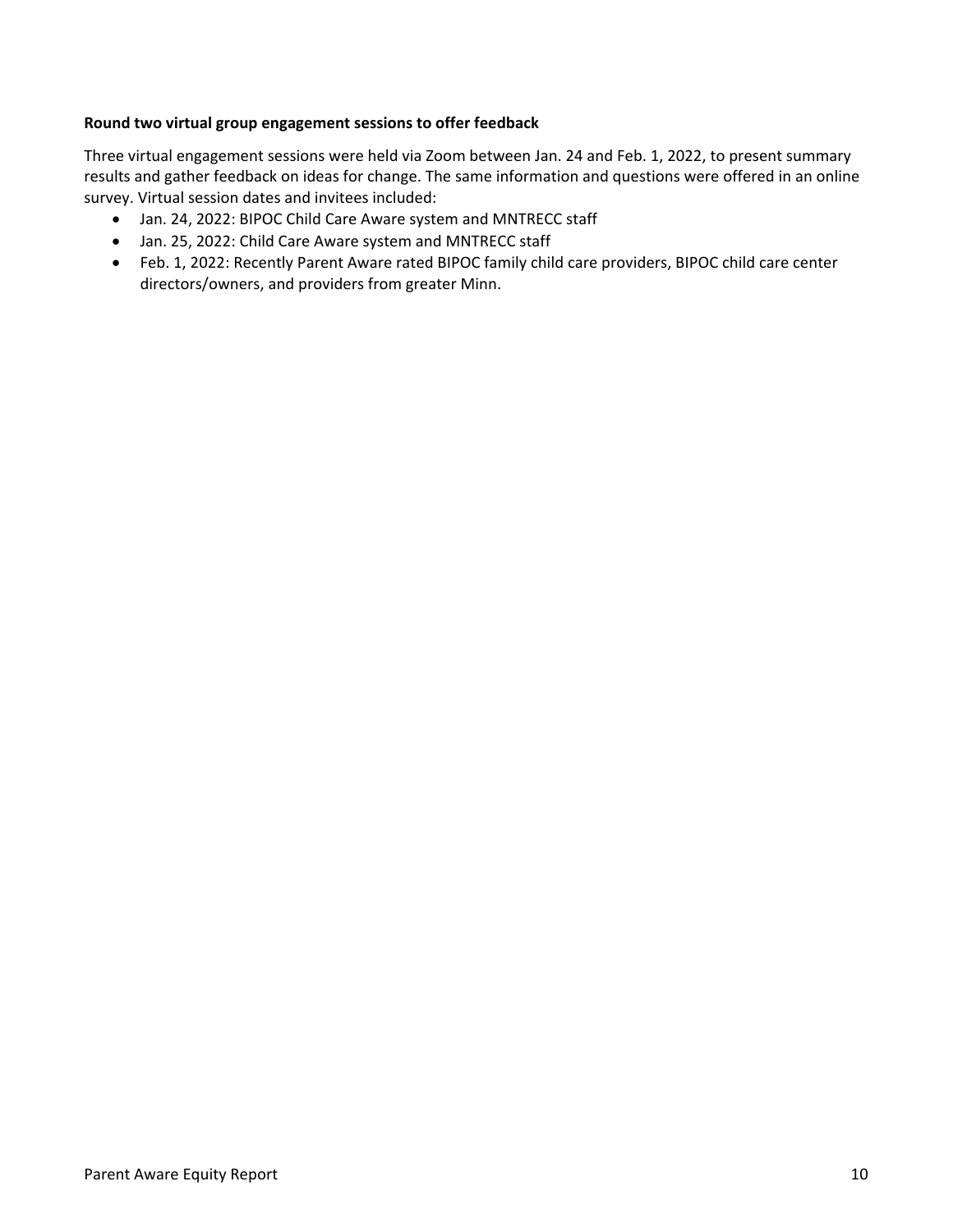# <span id="page-10-0"></span>**IV. Background**

Parent Aware is Minnesota's Quality Rating and Improvement System, established in law to ensure that Minnesota's children have access to high-quality early learning and care programs in a range of settings so that they are fully ready for kindergarten. [Minn. Stat. [§124D.142\]](https://www.revisor.mn.gov/statutes/cite/124D.142)

# <span id="page-10-1"></span>**History**

Parent Aware started as a pilot in 2007 funded initially by a combination of public and private funding. The pilot ended in 2011. The department was directed by the Minnesota Legislature to use evaluation results from the pilot to develop quality rating standards, or measures of quality, and leverage federal child care funding to continue and expand Parent Aware. As of January 2015, Parent Aware was available statewide.

## <span id="page-10-2"></span>**Evaluation and ongoing continuous quality improvement process**

Evaluation of the program, which includes engagement with child care providers and families with young children in child care, informed improvement to Parent Aware since its inception. The three phases include:

- 2007 -- 2011: Minnesota Early Learning Foundation (MELF) Parent Aware evaluation/validation study
- 2012 -- 2016: Parent Aware for School Readiness (PASR) evaluation of Parent Aware
- 2017 -- 2021: Federal funds, including a grant from the Office of Planning, Research and Evaluation, provided funding for additional evaluation, used in combination with the state's reporting cycle. (See Appendix A for a full list of past evaluation reports.)

After each cycle of evaluation, changes to Parent Aware policies and processes were implemented.

The 2021 Minnesota Legislature appropriated funding and directed the department to arrange a major independent evaluation of Parent Aware. The evaluation findings, along with the commissioner's recommendations for revision, potential future evaluation, and plans for continuous improvement, must be provided by Dec. 31, 2024. This law also directed the department to prepare this Equity Report.

Key milestones for the Parent Aware evaluation (validation study), and planned changes, include:

- Contract with a vendor for the evaluation begins in February 2022
- Information to inform changes to Parent Aware's measures of program quality or standards, and indicators received early in calendar year 2024
- Legislative report with plan for updating standards and indicators due to the legislature by Dec. 31, 2024
- Changes to Parent Aware standards and indicators announced; work begins for implementing changes, including updating forms and data systems by August 2025
- Changes fully implemented by June 2026.

The timeline for the improvement plan included in this Equity Report aligns with the one for the Parent Aware evaluation to be conducted between February 2022 and June 2024. Findings from the Parent Aware evaluation will inform decisions and timing related to updating Parent Aware standards and indicators.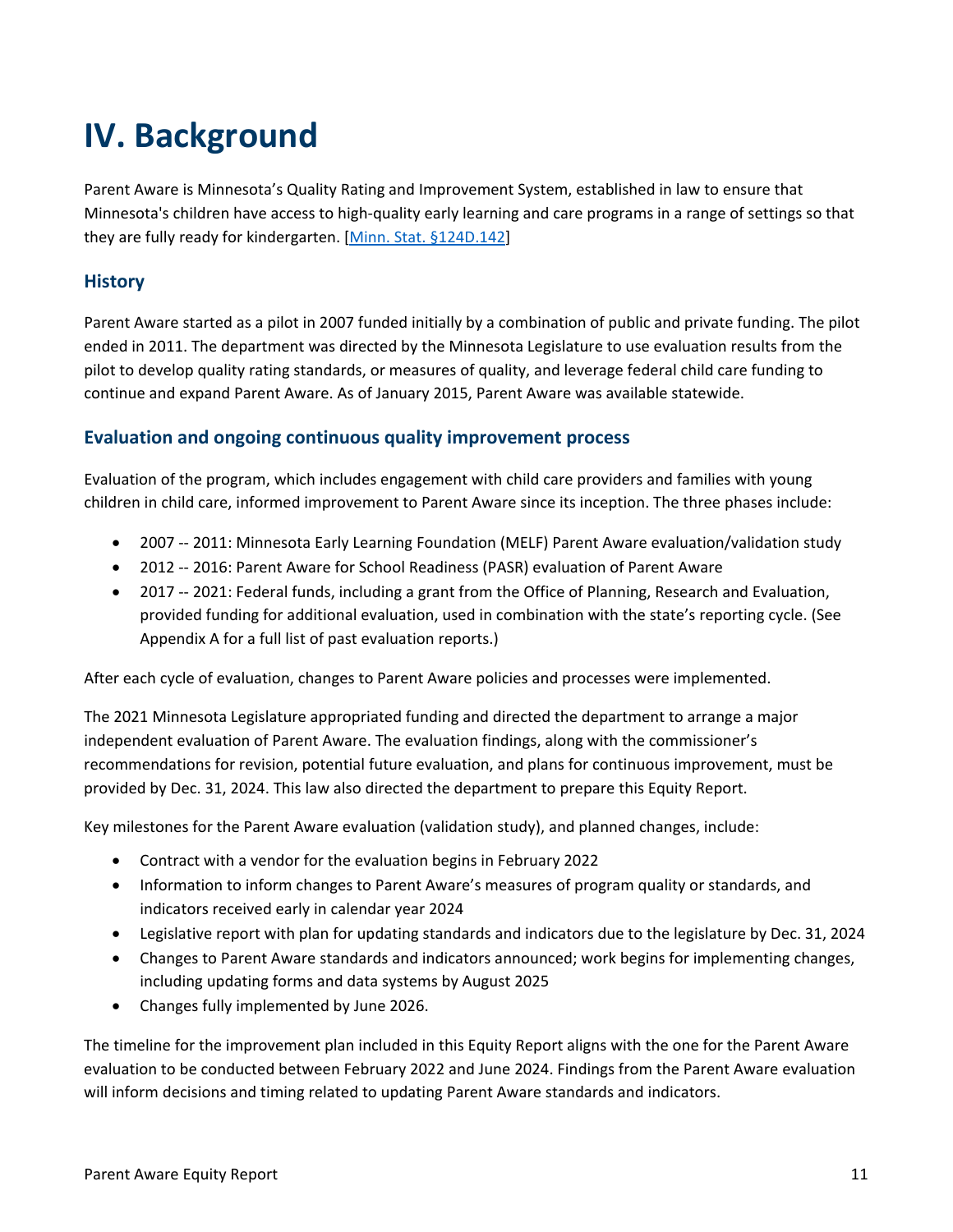## <span id="page-11-0"></span>**Parent Aware racial equity action plan**

Minnesota participated in the [BUILD QRIS 3.0 Think Tank](https://buildinitiative.org/qris-resources/) technical assistance opportunity with five other states in 2019. The purpose of the Think Tank was to assess the statewide Quality Rating and Improvement System using a tool developed by BUILD, and receive national-level technical assistance on how to approach and prioritize future improvement. Through this process, the team of department staff and community partners determined the first priority was to develop a Parent Aware racial equity action plan. With financial support from the Blue Cross Blue Shield Minnesota Foundation in 2021, a facilitated planning process occurred in partnership with community leaders to develop an action plan to be completed in early 2022.

Findings from work conducted with community partners to develop a Parent Aware racial equity action plan informed strategies in the plan included in this report.

## <span id="page-11-1"></span>**Family Child Care Task Force**

The Minnesota Legislature established the Family Child Care Task Force in 2019. Legislation establishing the task force included direction to examine barriers to family child care provider participation in Parent Aware, and make recommendations to address barriers. Additional recommendations related to training for family child care providers are also relevant considerations for how to improve participation in Parent Aware.

Findings and recommendations from the 2021 [Family Child Care Task Force Legislative Report](https://edocs.dhs.state.mn.us/lfserver/Public/DHS-8074-ENG) also informed strategies in the plan included in this report.

## **Parent Aware coach demographics, experience and preparation**

The next two sections include barriers, ideas, and plans regarding Parent Aware coach demographics, experience and preparation. Background information in this section provides a description of characteristics of Parent Aware coaches to help understand the context in which these ideas for changes are provided.

### **Coach race, ethnicity, and language**

There are 64 Parent Aware coaches working in the Child Care Aware system. These coaches support child care providers to improve their program's quality, supporting them through the Parent Aware rating process.

During fiscal year 2021 (July 1, 2020 -- June 30, 2021), the race/ethnicities of coaches as reported in Develop, Minnesota's Training and Quality Improvement Registry, included:

- 9% Black/African American/African immigrant
- 2% Indigenous/Native American/American Indian
- 5% Latino/Latina/Latinx
- 3% Asian/Asian immigrants
- 79% white/European American
- 2% did not report their race.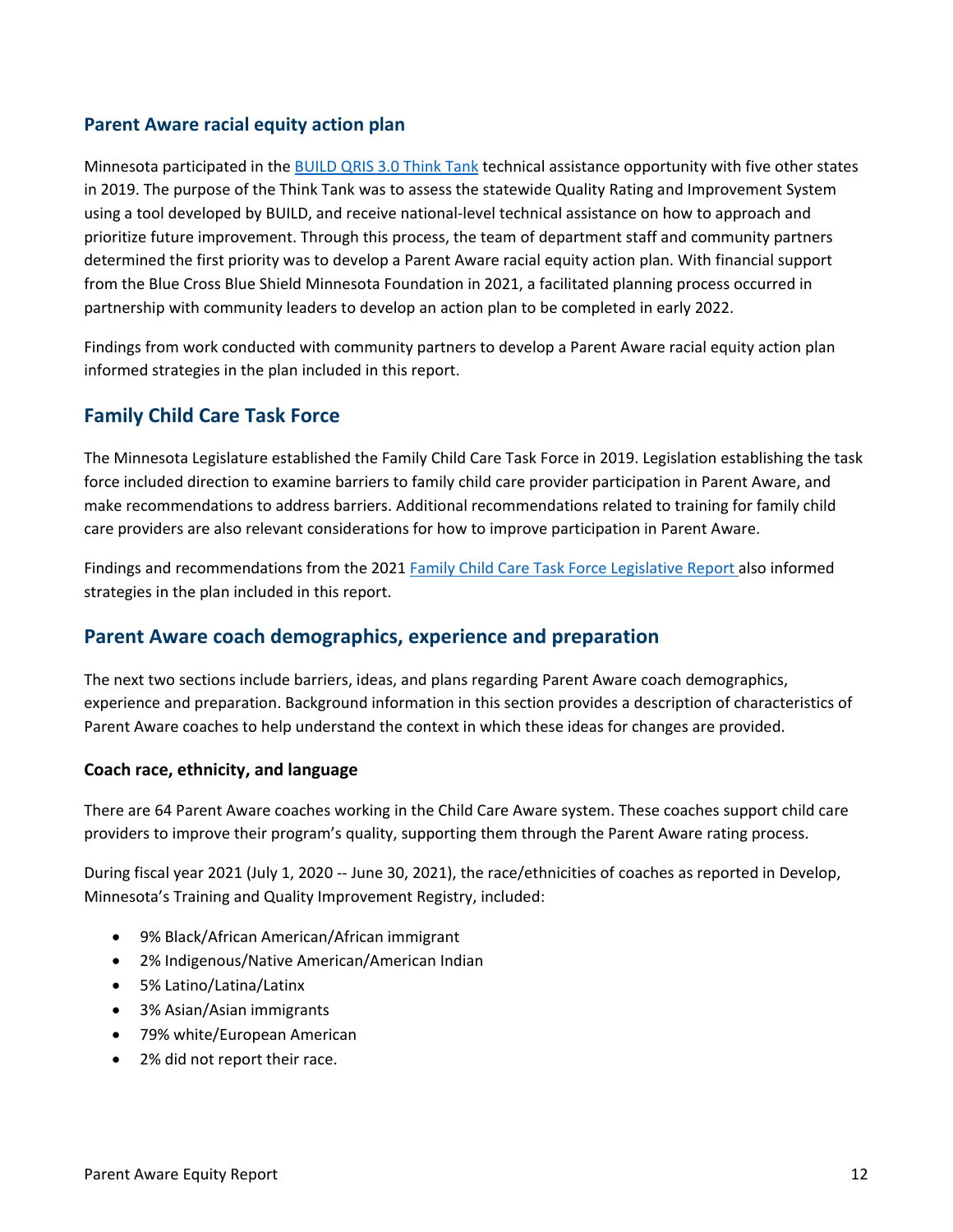Languages spoken by coaches reported in Develop in FY 2021 included:

- Fifty-five (86%) reported speaking only English
- Twelve (19%) did not report a language
- Three (5%) reported speaking a language in addition to English (one Somali, one Spanish, one Hmong).

Coaches are also supported by staff who provides language access services. These services allow coaches who do not speak languages other than English to support child care providers whose home languages are not English to participate in Parent Aware through translation and interpretation. These services are provided in Hmong, Spanish and Somali. When providers do not speak one of these languages, coaches can call the language line provided by the Minnesota Department of Human Services for translation and interpretation support.

## **Coach experience and preparation**

Parent Aware coaches must be approved by Achieve, Minnesota Center for Professional Development. This includes the following requirements:

- Upon starting, a career lattice step of six or higher. Options for reaching step six include:
	- o Eight approved college credits.
	- o A Child Development Associate (CDS) from the Council for Professional Recognition, or
	- o National Association for Family Child Care Accreditation.
- On second renewal, a career lattice step of 10 or higher. Step 10 is a bachelor's degree with six or more approved credits.
- Data privacy training.
- Mandated reporter training.
- Participation in ongoing training provided to all coaches through the Child Care Aware system. Ongoing training includes topics regarding diversity, equity and inclusion.

Coach prior experience varies widely. However, all coaches have experience working in early care and education. Coaches were surveyed in 2019 on their prior work experience. The results were reported in [Parent Aware:](https://edocs.dhs.state.mn.us/lfserver/Public/DHS-7942AA-ENG)  [Perceptions of the Building Quality Relationship-based Coaching Model \(state.mn.us\).](https://edocs.dhs.state.mn.us/lfserver/Public/DHS-7942AA-ENG) The following statistics were included in this report (n=30 for this question):

- 100% had experience as an early care and education teacher
- 53% had experience as a family child care provider
- 50% had experience as a trainer of child care providers.
- 47% had experience as a center director or owner
- 40% had experience working in the Child Care Aware system
- <span id="page-12-0"></span>• 37% had experience working as a K-12 educator.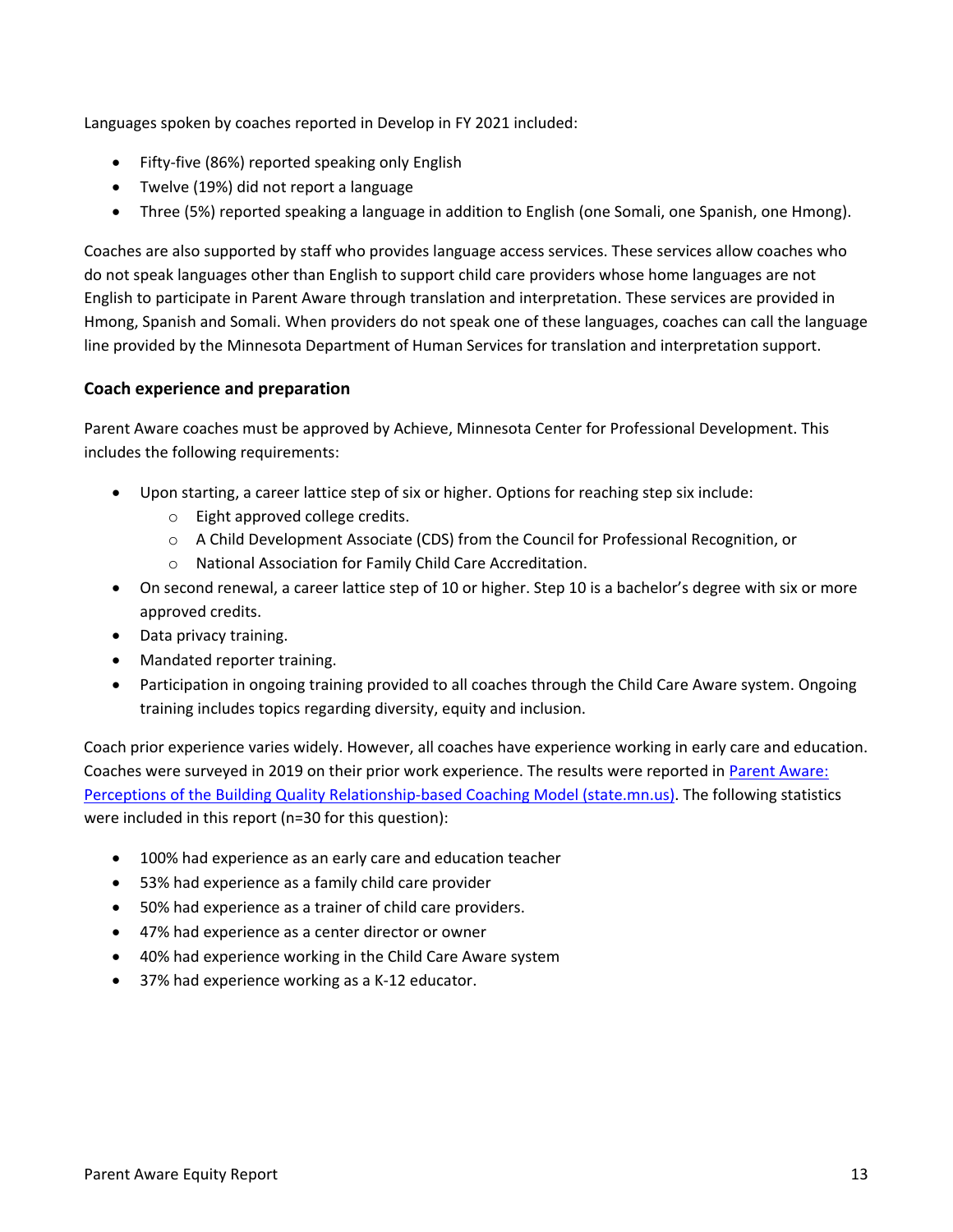# **V. Barriers identified and ideas for change**

Information below summarizes findings from the outreach and engagement process about challenges, issues, and needs limiting participation in Parent Aware for some providers. The tables also provide corresponding ideas and options suggested by providers and other stakeholders to address these issues.

The full report from Carroll, Franck, and Associates is at [parentaware.org/programs/equity-engagement.](https://www.parentaware.org/programs/equity-engagement/)

## <span id="page-13-0"></span>**1. Process consistency, information and perceptions**

| Challenges, issues, needs                                                                                                                                                                                                                                                                                                                         | Ideas, options                                                                                                                                                                                                    |  |
|---------------------------------------------------------------------------------------------------------------------------------------------------------------------------------------------------------------------------------------------------------------------------------------------------------------------------------------------------|-------------------------------------------------------------------------------------------------------------------------------------------------------------------------------------------------------------------|--|
| Time, scheduling, paperwork: Providers struggled with<br>requirements, forms, documentation, and limited<br>scheduling options; worst for programs that participate<br>in other programs that require their own separate<br>paperwork as well, such as child care assistance.                                                                     | Simplify and streamline rating process to reduce<br>time spent completing requirements; expand<br>options for connecting and scheduling.                                                                          |  |
| Requirements, supports, navigation: Inadequate and                                                                                                                                                                                                                                                                                                | Provide correct, complete, clear information;                                                                                                                                                                     |  |
| inconsistent information, responses, plus huge                                                                                                                                                                                                                                                                                                    | clearly illustrate steps and requirements; revamp                                                                                                                                                                 |  |
| Develop website navigation problems caused                                                                                                                                                                                                                                                                                                        | online tools; allow individualized processes; no-                                                                                                                                                                 |  |
| frustration, dismay.                                                                                                                                                                                                                                                                                                                              | wrong-door system.                                                                                                                                                                                                |  |
| Training, coaching, and other resources: Too hard to                                                                                                                                                                                                                                                                                              | Ensure comparable, equivalent training and                                                                                                                                                                        |  |
| find required training, when and how it is needed;                                                                                                                                                                                                                                                                                                | coaching access, options and excellence; meet                                                                                                                                                                     |  |
| helpful coaches, not always consistent information                                                                                                                                                                                                                                                                                                | cultural and language needs; support peer-to-peer                                                                                                                                                                 |  |
| provided.                                                                                                                                                                                                                                                                                                                                         | networks.                                                                                                                                                                                                         |  |
| Information, misinformation and choices: Poor info                                                                                                                                                                                                                                                                                                | Provide correct, complete, and clear information                                                                                                                                                                  |  |
| leads to misinformed/unaware providers and                                                                                                                                                                                                                                                                                                        | to everyone, tailored to culture, language and                                                                                                                                                                    |  |
| parents; Parent Aware may not be a good fit for                                                                                                                                                                                                                                                                                                   | location; use multiple methods and personalized                                                                                                                                                                   |  |
| every provider.                                                                                                                                                                                                                                                                                                                                   | approaches.                                                                                                                                                                                                       |  |
| Bureaucracy, terms, and timing/cohorts: Rigid Parent<br>Aware Rating application and funding timelines and<br>the cohort model for child care providers participating<br>in the Full Rating process threatens success; the policy<br>of making Parent Aware Quality Grants available only<br>on a reimbursement basis is inequitable, unworkable. | Allow provider-driven timelines; offer a<br>collaborative cohort option; simplify process to<br>spend grant funds; eliminate Parent Aware Quality<br>Grant policy of awarding grants on a<br>reimbursement basis. |  |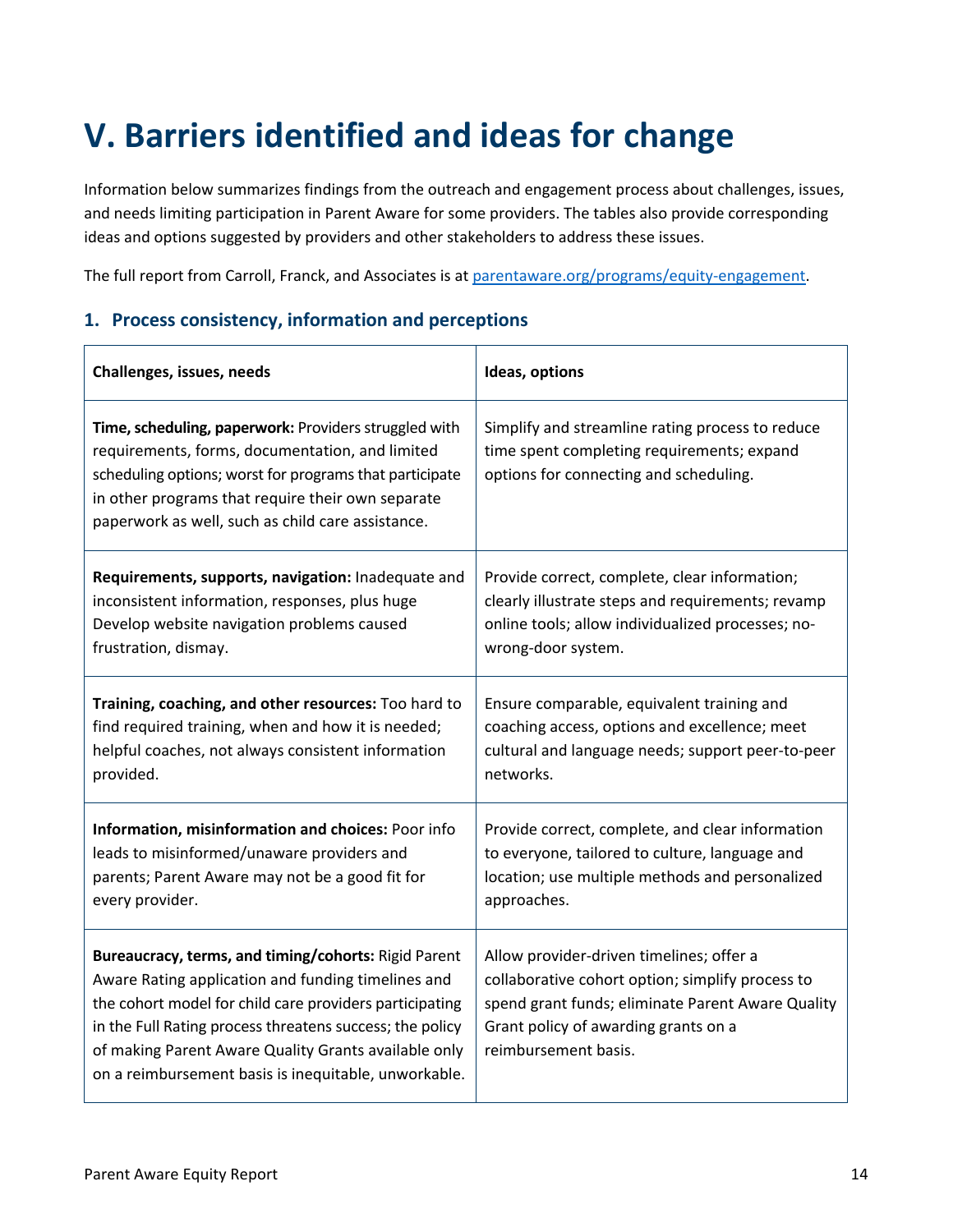# <span id="page-14-0"></span>**2. Geographic and technology access, experience, literacy**

| Challenges, issues, needs                                                                                                                                                                                                                                                                                                                                                            | Ideas, options                                                                                                                                                                                      |  |
|--------------------------------------------------------------------------------------------------------------------------------------------------------------------------------------------------------------------------------------------------------------------------------------------------------------------------------------------------------------------------------------|-----------------------------------------------------------------------------------------------------------------------------------------------------------------------------------------------------|--|
| Geography: Providers in less densely populated<br>communities have less access to and fewer choices for<br>in-person training and coaching, purchasing classroom<br>equipment and materials, plus transportation barriers.                                                                                                                                                           | Ensure equitable opportunities for in-person<br>training and coaching regardless of geography;<br>expand options for purchasing classroom<br>equipment and materials.                               |  |
| Technology: Many BIPOC providers and greater Minn.<br>providers lack computers/tablets and are not active<br>e-communicators; broadband (non-mobile) access is<br>a huge problem; together these pose enormous barriers<br>for BIPOC providers and greater Minn. providers for<br>training, coaching, information access, and navigating<br>through the Parent Aware Rating process. | Support all providers to access high-speed,<br>affordable broadband; work to resolve and<br>support provider technology needs and skills so<br>they can have an optimal Parent Aware<br>experience. |  |

# <span id="page-14-1"></span>**3. Cultural proficiency, relationships, trust**

| Challenges, issues, needs                                                                                                                                                                                                                                                                                                                                                                                       | Ideas, options                                                                                                                                                                                                                                                                                                                                                                                                                                                                                                                          |  |
|-----------------------------------------------------------------------------------------------------------------------------------------------------------------------------------------------------------------------------------------------------------------------------------------------------------------------------------------------------------------------------------------------------------------|-----------------------------------------------------------------------------------------------------------------------------------------------------------------------------------------------------------------------------------------------------------------------------------------------------------------------------------------------------------------------------------------------------------------------------------------------------------------------------------------------------------------------------------------|--|
| Content: Parent Aware-approved curriculum,<br>materials, and information does not include or<br>recognize cultural and tribal differences and norms;<br>definitions and understanding of what constitutes<br>quality do not recognize the varying forms this takes<br>across cultures and over time; information, materials,<br>and supports are not culturally nuanced.                                        | Update and expand materials to reflect rich diversity<br>of people and ideas; ensure understanding among<br>coaches and others where quality measures value<br>cultural responsiveness and proficiency; update and<br>improve Parent Aware to make cultural differences<br>and norms more central to quality measures;<br>highlight cultural proficiency and responsive<br>instruction in training content and quality<br>improvement process; lean into culturally reflective<br>and language-specific training and support materials. |  |
| Support, guidance: Parent Aware quality coaches<br>working in the Child Care Aware system are mostly white,<br>English-speaking, highly educated individuals who have<br>less experience in multi-age family child care settings,<br>and limited cultural proficiency and understanding of<br>trauma-informed care; there is significant variation<br>among coaches; equity is not at the center of their work. | Hire, develop and retain more culturally congruent<br>and bilingual coaches; expand provider access to<br>better-aligned coaches and other supports; ensure<br>statewide access and equity; make and leverage<br>community connections.                                                                                                                                                                                                                                                                                                 |  |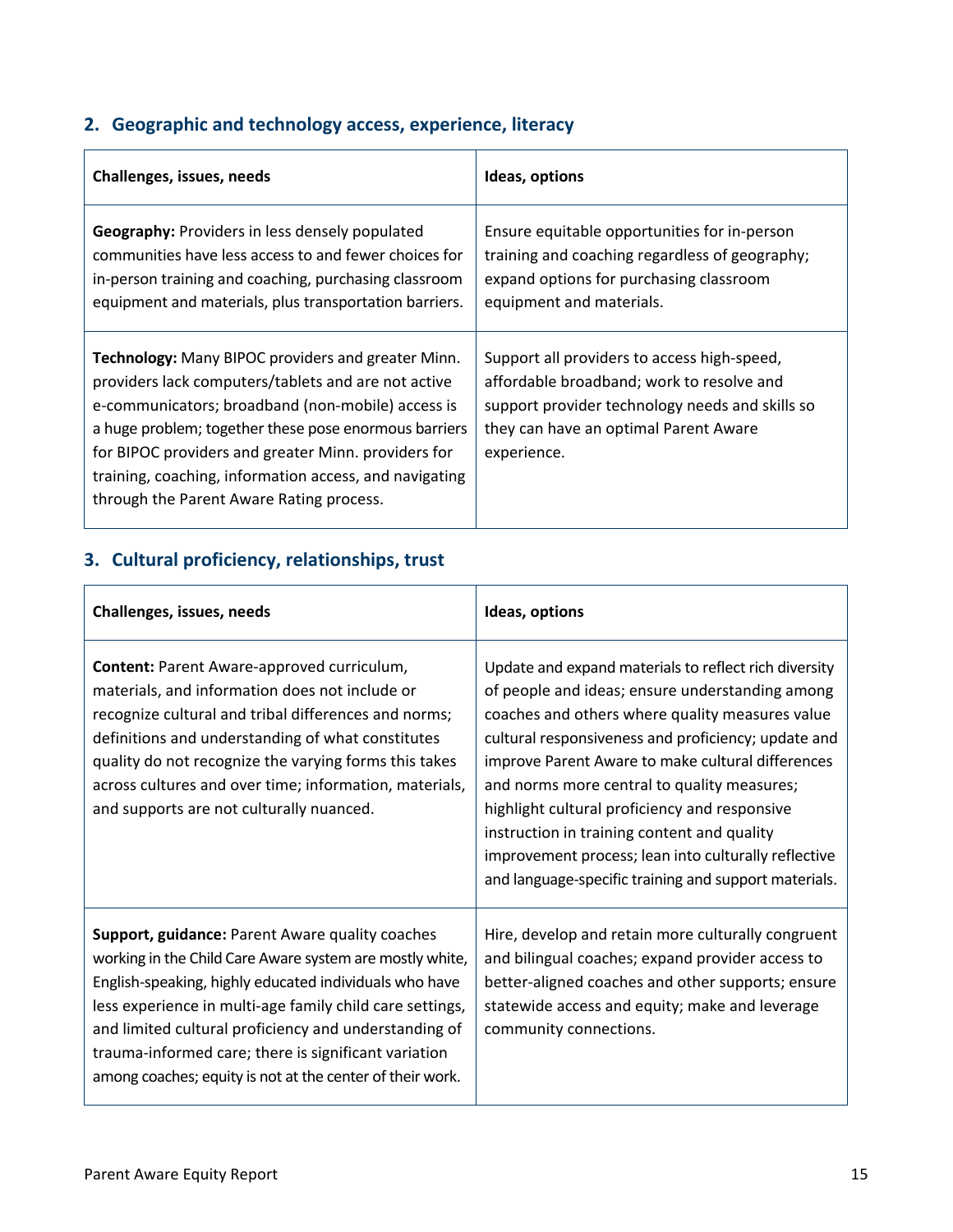| Challenges, issues, needs                                                                                                                                                                                                                                                                            | Ideas, options                                                                                                                                                                                                                            |  |
|------------------------------------------------------------------------------------------------------------------------------------------------------------------------------------------------------------------------------------------------------------------------------------------------------|-------------------------------------------------------------------------------------------------------------------------------------------------------------------------------------------------------------------------------------------|--|
| System, accountability: Parent Aware does not<br>measure, support, or require cultural proficiency or<br>responsiveness; rigid systems and narrow definitions<br>affect assessments and supports; no systems to<br>routinely listen to BIPOC providers and other<br>providers and make improvements. | Routinely seek feedback from all stakeholders to<br>improve Parent Aware; create assessment systems<br>for Child Care Aware staff; ensure consistent,<br>equitable support for providers; assess and<br>improve performance and outcomes. |  |

# <span id="page-15-0"></span>**4. Language access, jargon**

| Challenges, issues, needs                                                                                                                                                                                                                                             | Ideas, options                                                                                                                                                                                                                                                                                                                    |  |
|-----------------------------------------------------------------------------------------------------------------------------------------------------------------------------------------------------------------------------------------------------------------------|-----------------------------------------------------------------------------------------------------------------------------------------------------------------------------------------------------------------------------------------------------------------------------------------------------------------------------------|--|
| <b>English primacy:</b> Language barriers prevented many<br>providers from joining Parent Aware or completing<br>the process; newly rated providers whose first<br>language is not English struggle to keep up with the<br>timelines, training, coaching and content. | Lean into community-based resources to hire/<br>develop new bilingual support for Child Care<br>Aware staff; build or access more training in other<br>languages; support providers to complete the<br>process in their home language; support language-<br>specific peer networks; market to parents in their<br>home languages. |  |
| Jargon: Excess jargon is a barrier for all participants,<br>and can make the process impenetrable for providers<br>whose first language is not English.                                                                                                               | As the Parent Aware process is simplified,<br>streamlined and clarified, edit all written materials<br>and guidance for plain language standards, and<br>put in place a process to make all materials plain<br>language moving forward.                                                                                           |  |

# <span id="page-15-1"></span>**5. Expertise definitions, recognition**

| Challenges, issues, needs                             | Ideas, options                                  |  |
|-------------------------------------------------------|-------------------------------------------------|--|
| Education and related documentation: Immigrant        | Begin by assuming trust and best intentions and |  |
| providers may not have or be able to obtain           | learn from other agencies and organizations on  |  |
| transcripts or other proof of educational attainment. | how to work with non-U.S.                       |  |
| It is more difficult for those without a higher       | documents/information, and recognize            |  |
| education degree to achieve a high rating.            | capabilities without higher education degrees.  |  |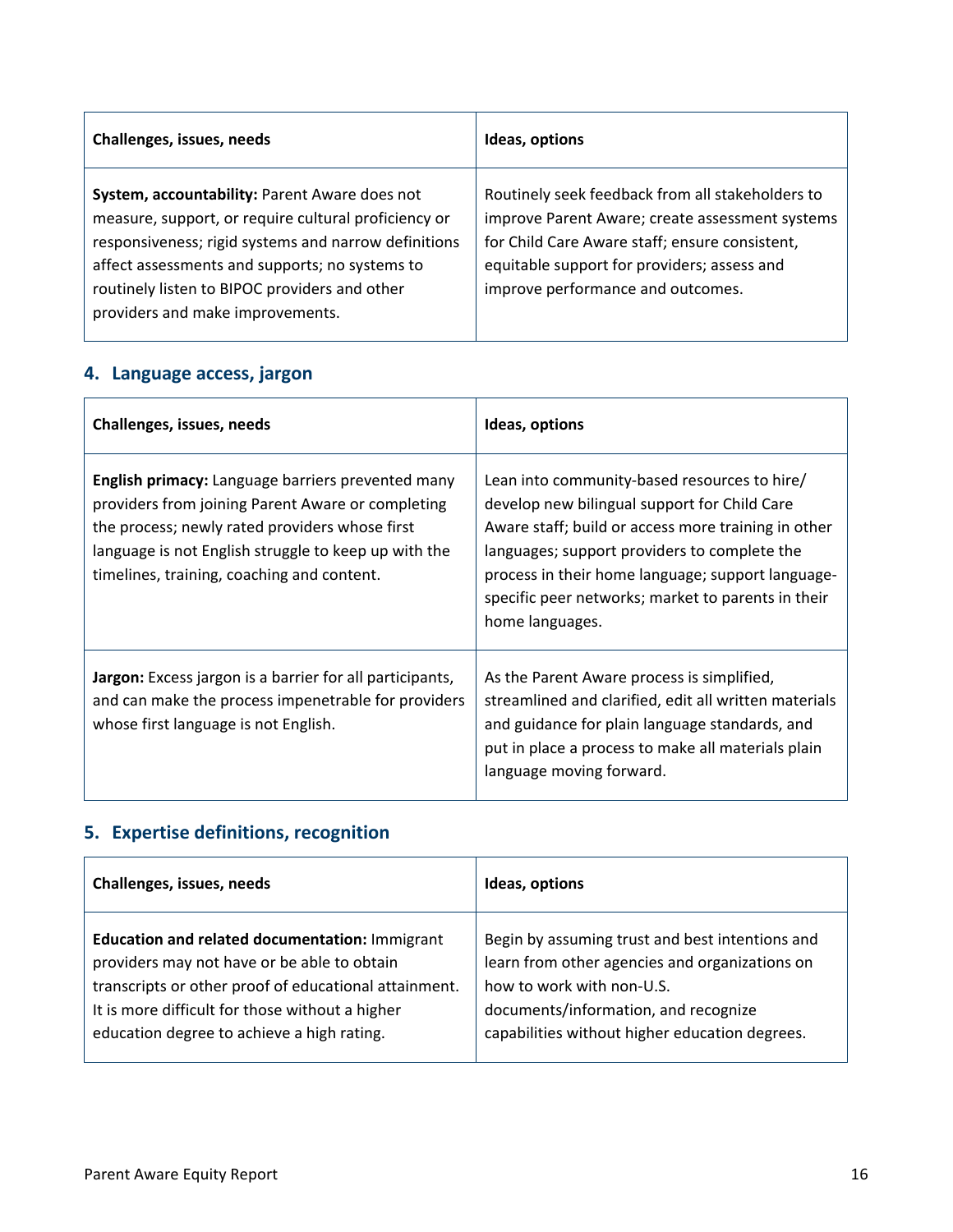| Challenges, issues, needs                                                                                                                                                                                                                                                                                                                                                                      | Ideas, options                                                                                                                                                                                            |  |
|------------------------------------------------------------------------------------------------------------------------------------------------------------------------------------------------------------------------------------------------------------------------------------------------------------------------------------------------------------------------------------------------|-----------------------------------------------------------------------------------------------------------------------------------------------------------------------------------------------------------|--|
| Alternative processes for assessing provider<br>knowledge: Reaching higher education levels may be<br>inaccessible to providers due to barriers such as<br>language or access (location, cost, time, and previous<br>education). There is no alternative method of<br>recognizing expertise. These are barriers to reaching<br>higher rating levels in Parent Aware, frustrating<br>providers. | Create in-house systems or learn from others to<br>recognize and credit other sources of expertise<br>and welcome a more diverse set of providers with<br>broad credentials, experiences and backgrounds. |  |

## **Strategies Working Well**

Engagement results also found things that were currently working well that should be expanded upon, including:

- **Parent Aware quality coaches and professional development advisors:** Providers and implementation partners overwhelmingly appreciate quality coaches, professional development advisors and others. Some providers experienced a highly collaborative, integrated approach that organizes various Child Care Aware and MNTRECC staff to deliver seamless support to providers. They were flexible, accommodating, and sensitive to provider schedules, preferred communications format, and content needs. Quality coaches who are BIPOC, bi/multi-lingual, from the same cultural background, or from their own or nearby communities are especially helpful and valuable to providers as they assisted providers to find and access language-specific training or coaching, arranged for interpreters, or brought language-specific training to their program. Some providers noted that quality coaches prepared materials using language that providers understood, with step-by-step pictures and/or videos as they supported providers to earn a rating.
- **Increased quality supports**: Providers said they value opportunities and support that Parent Aware offers for learning, developing, and becoming better providers, along with Parent Aware Quality Grants that help them purchase items for their programs, accomplish goals, and continue learning journeys. Many programs share information and updates with parents, and actively promote Parent Aware and financial supports available for parents who choose rated providers.
- **Professionalism and connection:** Some providers stated they like Develop, the online data system for Parent Aware, to keep track of their training and accomplishments in one place, shared across multiple organizations. Parent Aware in-person trainings and group coaching provide opportunities to connect with other providers, share, collaborate, and learn from each other.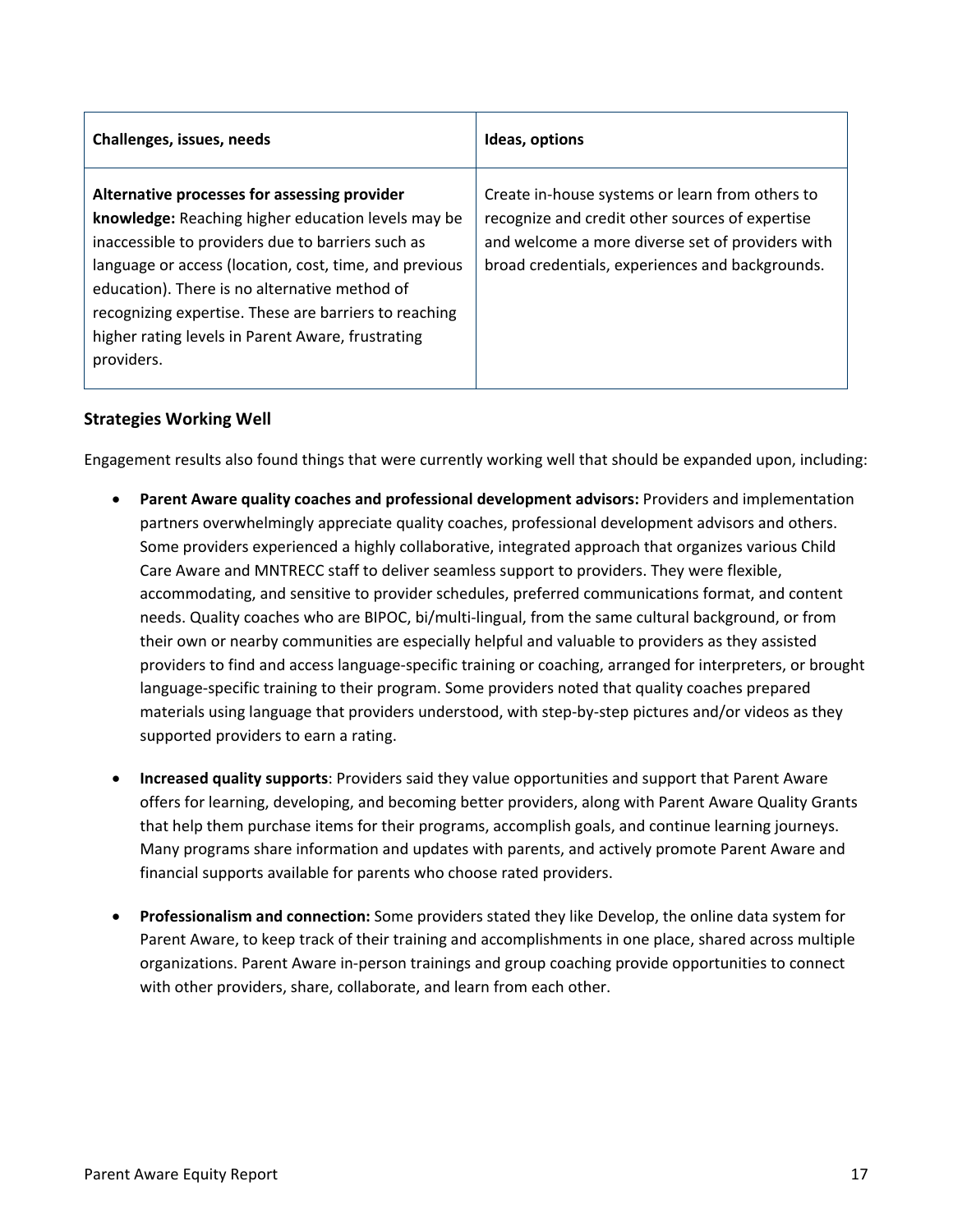## **Lessons Learned**

Department staff also received feedback and learned the following through the engagement process:

- Agency processes for collecting demographic data about child care providers; specifically race, ethnicity, and preferred language of those operating and working in child care settings, need to be improved to better serve providers and families in their communities.
- The department needs to:
	- o Work more closely with partners throughout the state to help department staff reach out to and welcome provider perspectives, with special emphasis on BIPOC providers whose home language is not English, as well as providers in rural communities.
	- $\circ$  Coordinate and schedule child care provider engagements more efficiently to allow enough time for engagement events and reduce overlap with other invitations to engage.
	- $\circ$  Take time to expand and strengthen relationships with providers, directly and through partners and on-going engagement processes.

Challenges and ideas, along with what is working well, were used by department staff to develop a plan to address barriers. The plan, in this report, builds on strengths of current processes and services to address the needs of child care programs.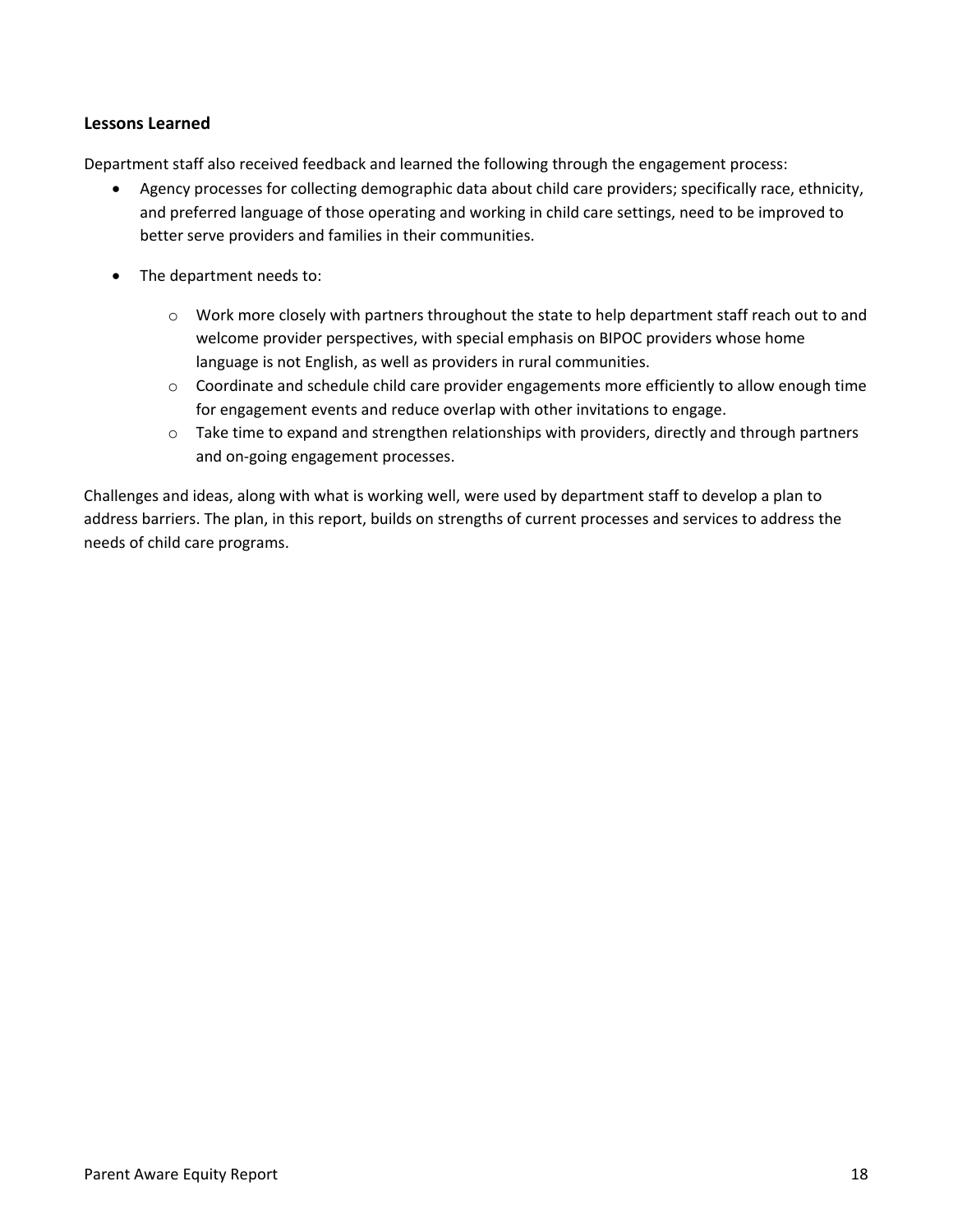# <span id="page-18-0"></span>**VI. Plan to address barriers**

Department staff proposes this plan to address barriers to Parent Aware participation for racially, ethnically, culturally, and geographically diverse early learning and care providers identified through outreach required for this report. This plan leverages feedback and information received through on-going evaluation conducted in collaboration with partners, the Parent Aware Racial Equity Action Plan Work Group, and the Family Child Care Task Force of 2021.

The department's strategies for addressing challenges are organized into three categories:

- Changes to the advisory committee structure, required to make lasting, ongoing improvements to Parent Aware
- Short-term strategies that can begin prior to completion of the Parent Aware evaluation, and
- Long-term strategies that need more time to be developed, or cannot be started prior to completion of the evaluation.

All strategies included in this plan will be further developed with support from a new Parent Aware advisory committee. The plan does not include costs and a detailed timeline for implementing changes. Additional work is needed to explore strategies, with help from stakeholders, to ensure they will work effectively. In some cases, a few different options will be developed and considered by the advisory committee, which will be tested with the best option selected, budgeted for, and implemented based on results.

### **Advisory committee structure:**

The department convened, at its initiative, a Parent Aware Advisory Committee operating in a somewhat informal manner with changing membership of implementation partners, advocates, and some child care provider representation since 2012. The Parent Aware Advisory Committee is in the process of being restructured, and will be launched in spring 2022. The new committee structure will include more representation from parents with young children, as well as family child care and child care center representatives. The new structure will be more implementation-focused and utilize smaller work groups to explore options for policy changes to address issues identified in this report, and later, issues identified through the Parent Aware evaluation. The process will leverage engagement meetings with providers and user experience testing.

### **Proposed short-term strategies:**

Proposed short-term strategies are those that could be addressed prior to December 2024, when results of the Parent Aware evaluation are available. Some strategies include:

• **Forms update:** Streamline and update forms used by providers participating in the Parent Aware quality improvement and rating process; forms will follow agency plain language standards and designed to make them easier and faster to complete. The timing of this update will coincide with the upgrade of Develop.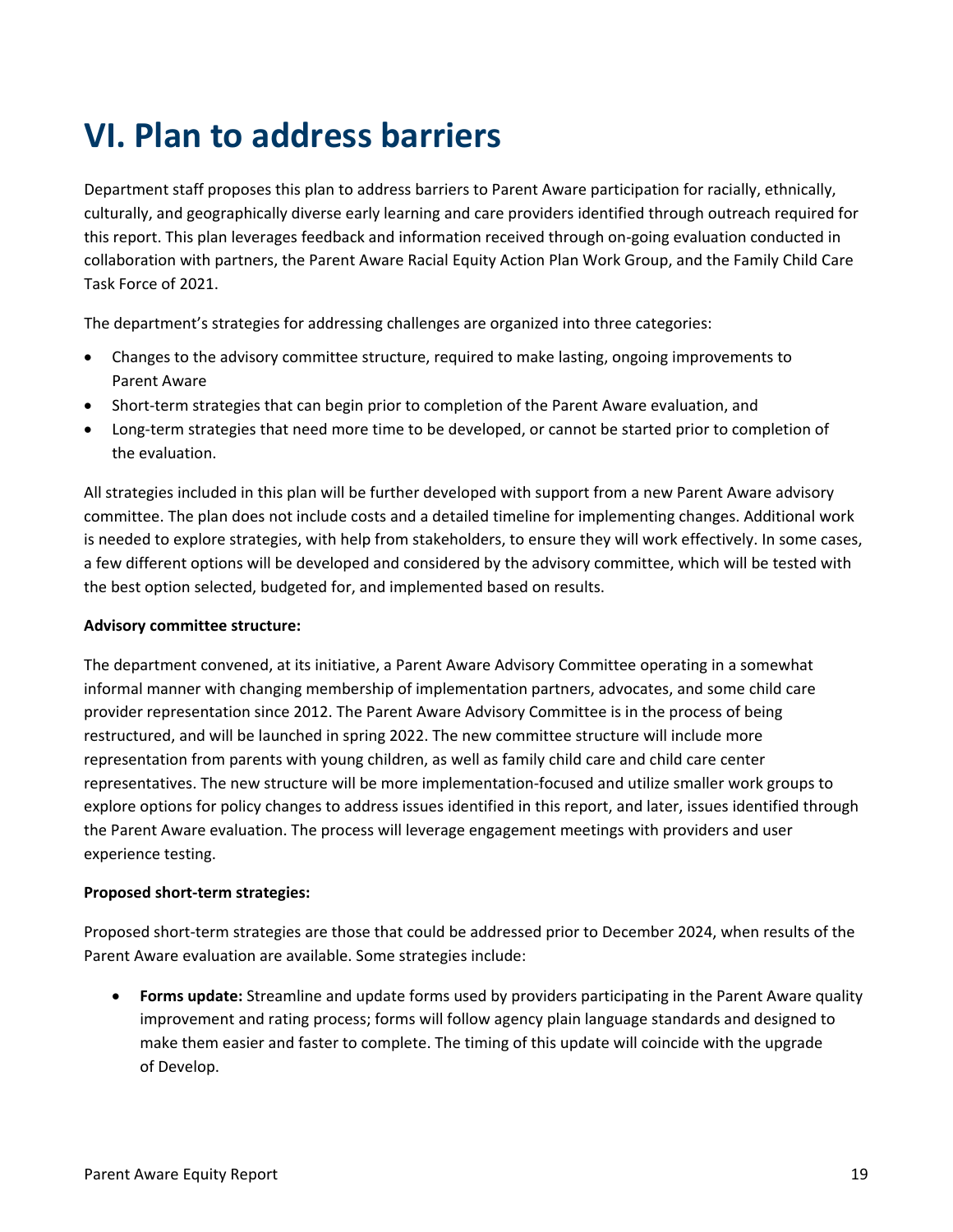- **Develop data system upgrade:** Upgrade Develop, the data system used by providers participating in Parent Aware, to make online forms and processes faster and more user-friendly. The updated data system will closely align visually with updated paper forms, saving providers time by allowing them to re-use copies of evidence uploaded during prior rating cycles applicable to their current cycle.
- **Technology access:** Provide individualized assessments of provider's access to computers, technology, and internet, taking steps to support those experiencing gaps to apply for Parent Aware and Child Care Services Grants. Seek resources for additional technology investments for child care providers.
- **Training and coaching accessibility:** Return to in-person training and coaching as COVID-19 case numbers decline. At the same time, continue offering online training and coaching options to maximize benefits for providers who found online options more flexible and accessible.
- **Outreach for scholarships for degrees and credentials:** Increase supports for culturally and linguistically diverse providers to access scholarships for degrees and credentials through the TEACH program. Ensure marketing and recruitment efforts reach these diverse providers to address disparities in degree attainment within the early care and education workforce, supporting providers to reach higher Parent Aware rating levels.
- **Timing and cohorts:** Explore options for new pathways and cohorts for child care providers who are not accredited, focusing on creating separate forms specifically for family child care providers who use terms and phrases specific to a family child care setting. This will explore options for an individualized, self-paced option supported by a combination of online tools and coach supports that are less structured, requiring fewer deadlines.
- **Language and culturally specific supports and guidance:** Explore options to successfully recruit and retain Parent Aware quality coaches who meet provider language and cultural needs. Options explored include creation of an incentive structure recognizing and rewarding quality coaches with specialized and unique language skills. Resources will be sought to increase the number of coaches with specialized language and cultural skills needed to recruit and successfully serve providers who speak languages other than English. Department staff will explore options for expanding language access supports more widely statewide.
- **Improve provider/coach matches:** Help providers learn more about training, languages spoken, and qualifications of coaches working in Parent Aware, such as providing written bios posted on a website; give providers more choice in their coach assignment to improve matches between coaches and providers.
- **Materials:** Update family-facing materials, marketing, and website to be clearer, more complete, and consistent with department plain language standards. Improve availability of information in languages other than English. Planning for updates leverages user experience testing and work group feedback.
- **Grants:** Explore options for making the Parent Aware grants payment process more flexible, reducing burdens resulting from deadlines and reimbursement requirements.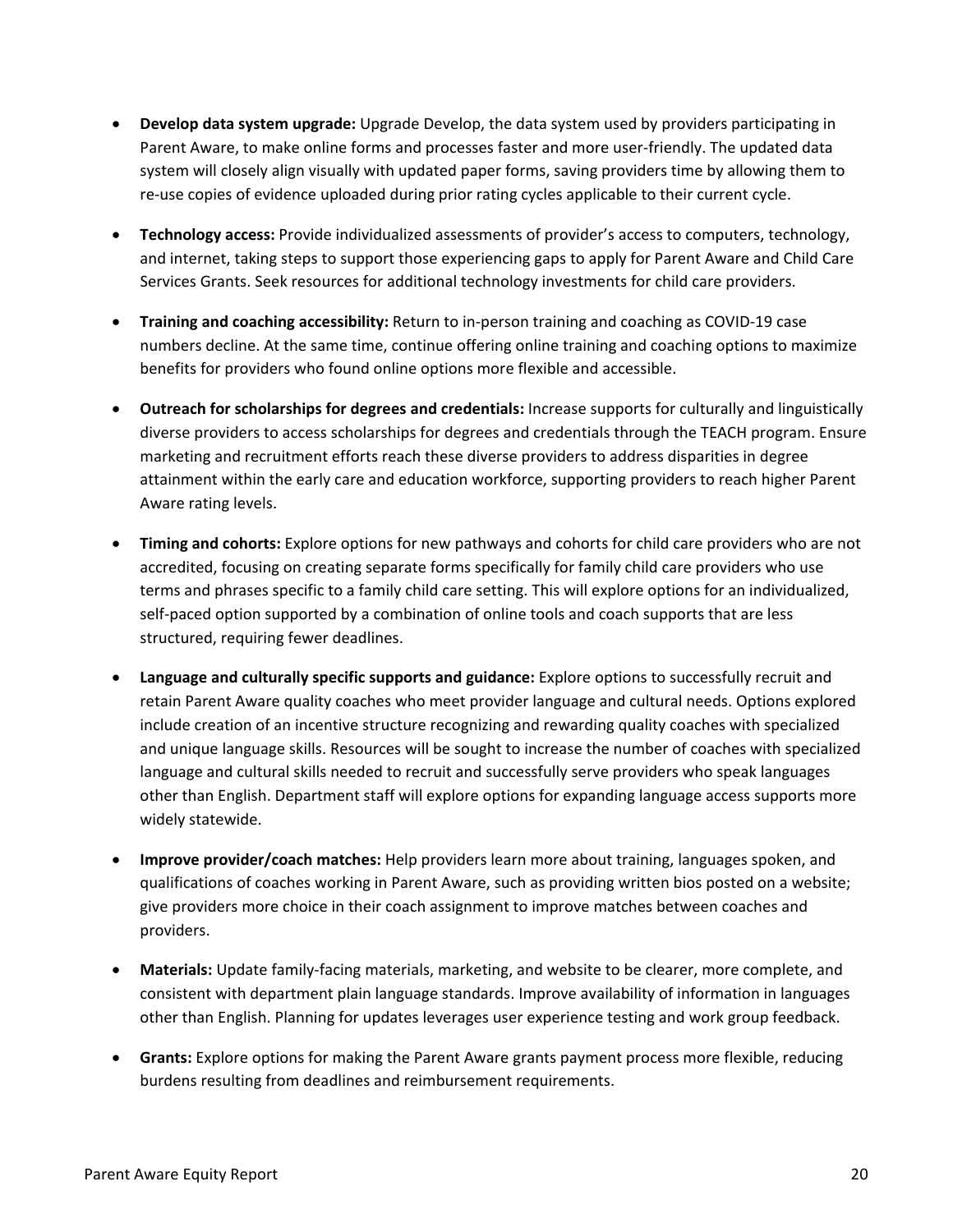### **Proposed longer-term strategies**

Proposed longer-term strategies are those requiring more time or information from the Parent Aware evaluation before final decisions are made. For example, while ideas for changes to Parent Aware standards and indicators can be explored in the short term, final decisions cannot be made prior to Dec. 31, 2024, when the legislative report regarding the evaluation is completed and released. Strategies include:

- **Peer-to-peer supports:** Explore options for utilizing peer-to-peer mentoring supports through an infrastructure designed to recognize and support family child care mentors. Options for this infrastructure include those that would leverage child care associations, and allow mentoring hours to count toward training hours for Parent Aware and licensing.
- **Data on race and ethnicity:** Improve data needed for equity analyses, especially on race and ethnicity of those operating and working in child care and early childhood settings. Explore options for encouraging more individuals to voluntarily provide their racial and ethnic identities in required forms and databases. Also, explore ways to identify and provide targeted supports to child care centers located in historically marginalized communities using census data.
- **Update Parent Aware standards and indicators:** Complete the Parent Aware evaluation, using these results, combined with additional engagement, to redesign Parent Aware and update its framework, standards, and indicators to better reflect diversity of individuals, experiences and ideas.
- **Second phase update to forms and data system:** Parent Aware forms could be further streamlined and updated. In this phase, forms will be updated to include changes to the Parent Aware standards and indicators announced after completion of the Parent Aware evaluation. The timing of this update will coincide with a corresponding update to Develop.
- **Training on cultural proficiency and responsive instruction:** Explore options for including indicators in Parent Aware that recognize and reward providers who are culturally competent and use responsive instruction, or who complete training on these topics. Develop a training series designed specifically to support providers to meet these indicators.
- **Flexible pathways to early care and education training and degrees:** Explore alternatives to measuring education through degrees and credentials for individuals working in Parent Aware participating programs, seeking more flexible pathways that are more welcoming, with specialized outreach to ensure all individuals have what they need to successfully join the early care and education workforce.

## <span id="page-20-0"></span>**Timeline**

This timeline is based on the one for the Parent Aware evaluation. Findings from the evaluation need to be used to inform decisions and timing related to updating Parent Aware standards and indicators. Changes to these need to wait until after the evaluation and accompanying legislative report is completed by Dec. 31, 2024.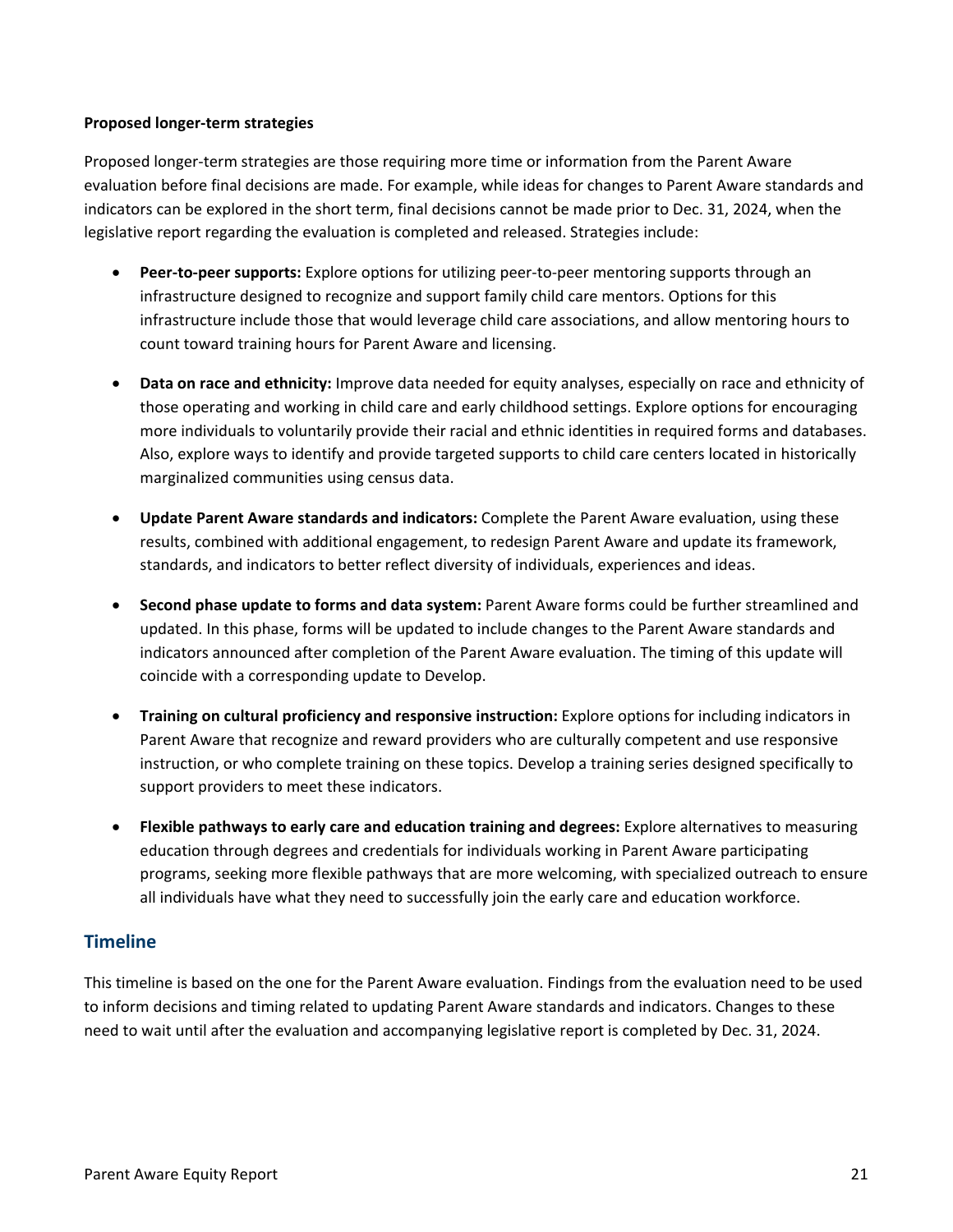| What:                               | When:                                                    |
|-------------------------------------|----------------------------------------------------------|
| New advisory structure put in place | Currently in process, new structure launched spring 2022 |
| Short-term ideas for changes        | February 2022 – December 2024                            |
| Long-term ideas for changes         | January 2024 - June 2026                                 |

## <span id="page-21-0"></span>**Budget**

Costs to implement all short- and longer-term strategies included in this plan have not been determined with funding secured. Additional time is needed for department staff to explore strategies with the new advisory committee, carry out a cost analysis, and determine which strategies and options can be fully implemented.

The following are known costs through planning and legislative proposal development. Costs for provider technology supports are included in the 2022 Governor's Budget Recommendations to Stabilize and Support Child Care for State Fiscal Years 2023 – 2025, and added to the base for ongoing funds. Costs associated with updating Parent Aware standards and indicators were developed alongside budget estimates needed for the Parent Aware evaluation.

| Cost category       | <b>SFY 22</b> | <b>SFY 23</b> | <b>SFY 24</b> | <b>SFY 25</b> | <b>SFY 26</b> |
|---------------------|---------------|---------------|---------------|---------------|---------------|
| Provider            |               | \$300,000     | \$300,000     | \$300,000     | \$300,000*    |
| technology          |               |               |               |               |               |
| supports ongoing    |               |               |               |               |               |
| (proposed in 2022   |               |               |               |               |               |
| governor's budget   |               |               |               |               |               |
| recommendations)    |               |               |               |               |               |
| Facilitation of on- |               | 50,000        | 50,000        | 75,000        |               |
| going engagement    |               |               |               |               |               |
| related to          |               |               |               |               |               |
| updating Parent     |               |               |               |               |               |
| Aware policies,     |               |               |               |               |               |
| standards, and      |               |               |               |               |               |
| indicators          |               |               |               |               |               |
| Update forms        |               |               |               |               | 50,000        |
| Update data         |               |               |               |               | 100,000       |
| system              |               |               |               |               |               |
| Total               |               | 300,000       | 350,000       | 375,000       | 450,000       |

## **Table 3. Funding needed**

\*On-going funding needs to be provided through a base state general fund appropriation.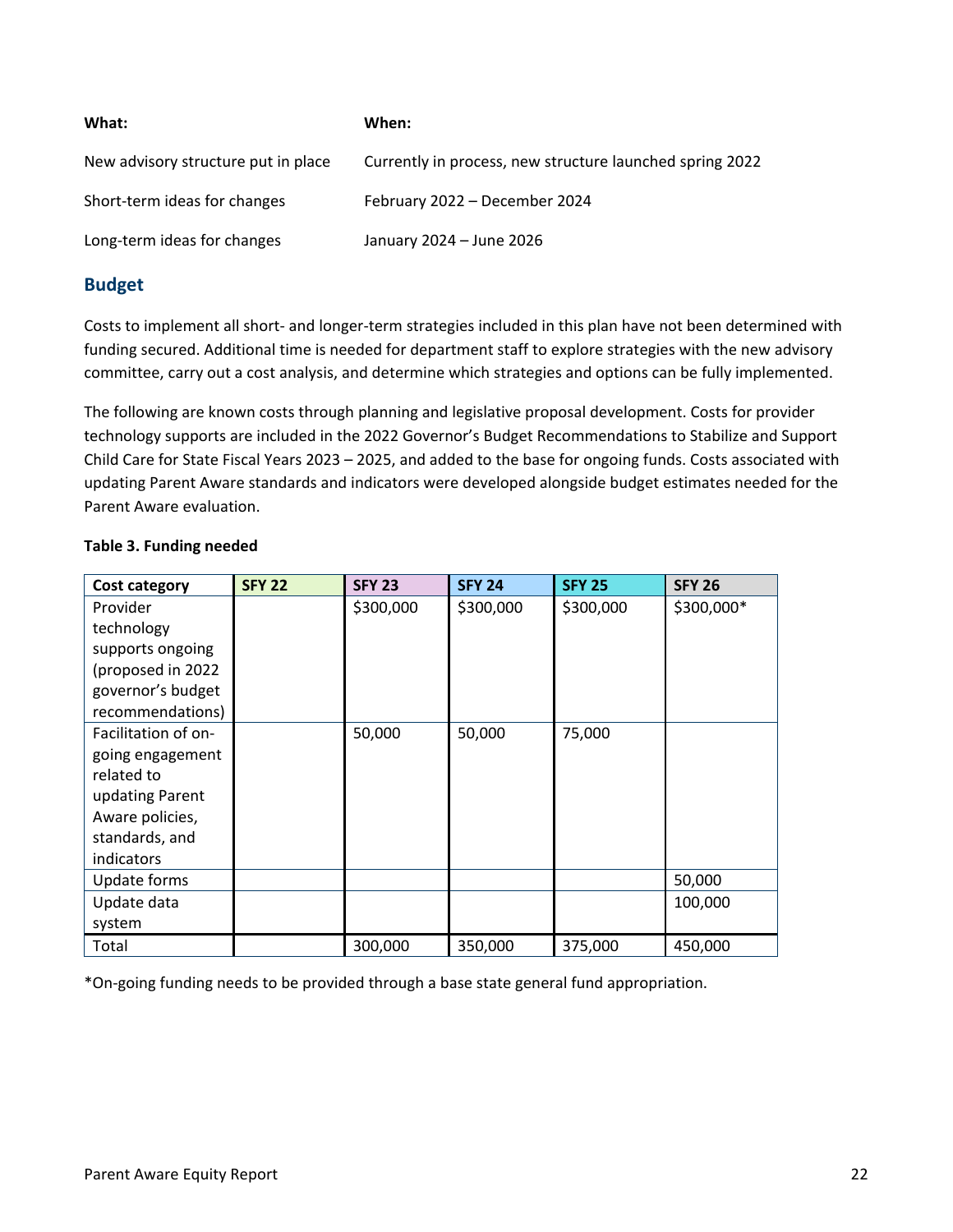# <span id="page-22-0"></span>**VII. Appendix**

## <span id="page-22-1"></span>**A. Links to Parent Aware evaluation and reports – 2007 -- current**

### **Parent Aware pilot phase evaluations (200 -- 2011)**

- 1. (2008) Evaluation Report, Child Trends, December 2008, [Fact Sheet full report](http://closegapsby5.org/files/pdf/Parent_Aware_Year1_Fact_Sheet.pdf)
- 2. (2009) Evaluation Report, Child Trends, March 2010, [Fact Sheet](http://closegapsby5.org/files/pdf/Parent_Aware_Year_2_Fact_Sheet_March_2010.pdf) [full report](http://closegapsby5.org/files/pdf/Parent_Aware_Year_2_Fact_Sheet_March_2010.pdf)
- 3. (2010) Evaluation Report, Child Trends, November 2010, [Fact Sheet](http://closegapsby5.org/files/pdf/Parent_Aware_Yr_3_Fact_Sheet_Nov_2010.pdf)
- 4. (2011) Evaluation Report, Child Trends, December 2011, [Fact Sheet Summary](http://closegapsby5.org/files/pdf/Parent_Aware_Year_4_Final_Fact_Sheet_Dec_11.pdf) [Technical Report](http://closegapsby5.org/files/pdf/Parent_Aware_Year_4_Final_Evaluation_Technical_Report_Dec_2011.pdf)
- 5. Parent Priorities in Selecting Early Care and Education Programs: Implications for Minnesota's Quality Rating and Improvement System, Aisha Ray, Ph.D., February 2010, [Fact Sheet](http://closegapsby5.org/files/pdf/Dr_Ray_Fact_Sheet_Parent_Priorities_Feb_2010.pdf) [full report](http://closegapsby5.org/files/pdf/Dr_Ray_Fact_Sheet_Parent_Priorities_Feb_2010.pdf)

### **Parent Aware expansion phase evaluations (2012 -- 2016)**

- 1. Evaluation of Parent Aware: Minnesota's Quality Rating and Improvement System − Year One Implementation Report (December 2012), [Full Report](http://closegapsby5.org/files/pdf/PA_Year_1_Implementation_Report.pdf)
- 2. Provider Perceptions of Parent Aware, May 2013, [Full Report](http://closegapsby5.org/files/pdf/5.2013%20Parent%20Aware%20Provider%20Perceptions%20Survey_FINAL%20REVISED.pdf) [Summary](http://closegapsby5.org/files/pdf/PA%20Evaluation%20In%20Brief.pdf)
- 3. Evaluation of Parent Aware: Minnesota's Quality Rating and Improvement System − Year Two Implementation Report (April 2014), [Full Report](http://closegapsby5.org/files/pdf/Year%202%20Evaluation%20Report%20FINAL.pdf)
- 4. Provider Perceptions of Parent Aware, September 2014, [Full Report](http://closegapsby5.org/files/pdf/Parent%20Aware%20Provider%20Perceptions%20Report%202014%20final_V3.pdf) [Summary](http://closegapsby5.org/files/pdf/2014_Provider_Perceptions_Summary.pdf)
- 5. Evaluation of Parent Aware: Minnesota's Quality Rating and Improvement System − Year Three Implementation Report (April 2015), [Full Report](http://closegapsby5.org/files/pdf/Year%203%20Parent%20Aware%20Evaluation%20Report%20FINAL_05072015.pdf)
- 6. Evaluation of Parent Aware: Minnesota's Quality Rating and Improvement System − Year Four Implementation Report (June 2016), [Full Report](http://closegapsby5.org/files/pdf/Parent%20Aware%20Evaluation%20Year%204%20Report_FINAL.pdf)
- 7. Parent Aware Provider Perceptions Report (April 2016), [Full Report](http://closegapsby5.org/files/pdf/Parent%20Aware%20Provider%20Perceptions%20Report%202015_FINAL.pdf) [Summary](https://s3.amazonaws.com/Omnera/VerV/s3finder/55/pdf/Provider%20Perceptions%20InBRIEF%202015.pdf)
- 8. Parent Aware Validation Study (February 2016), [Full Report](http://closegapsby5.org/files/pdf/Parent%20Aware%20Validation%20Report_Final.pdf) [Executive Summary](https://s3.amazonaws.com/Omnera/VerV/s3finder/55/pdf/Parent%20Aware%20Validation%20Executive%20Summary_Final.pdf) [Brief](https://s3.amazonaws.com/Omnera/VerV/s3finder/55/pdf/Parent%20Aware%20Validation%20Brief_Final.pdf)

### **Evaluations and reports on Parent Aware as a statewide program (2016 to present)**

- [Parent Aware Fast Facts,](https://www.developtoolmn.org/fastfacts.html) updated quarterly
- [Parent Aware: Perceptions of the Building Quality Relationship-based Coaching Model, DHS-7942AA-](https://edocs.dhs.state.mn.us/lfserver/Public/DHS-7942AA-ENG)[ENG \(PDF\),](https://edocs.dhs.state.mn.us/lfserver/Public/DHS-7942AA-ENG) published November 2019
- [Parent Aware: Programs' Experiences with Building Quality Coaching,](http://edocs.dhs.state.mn.us/lfserver/Public/DHS-7942BA-ENG) DHS-7942-BA-ENG (PDF), Fact Sheet for DHS-7942-AA, published November 2019
- [Parents' Perceptions of the Parent Aware Website and Search Tool,](http://edocs.dhs.state.mn.us/lfserver/Public/DHS-7937A-ENG) DHS-7937 (PDF), published September 2019
- [Provider Perceptions of Parent Aware: Minnesota's Quality Rating and Improvement System, DHS-7859-](https://edocs.dhs.state.mn.us/lfserver/Public/DHS-7859-ENG) [ENG \(PDF\),](https://edocs.dhs.state.mn.us/lfserver/Public/DHS-7859-ENG) published May 2019
- [Parent Aware Rated child care programs across Minnesota,](https://edocs.dhs.state.mn.us/lfserver/Public/DHS-7086Bc-ENG) DHS-7086Bc-ENG (PDF), published October 2019
- [Parent Aware Rated child care programs across Minnesota,](https://edocs.dhs.state.mn.us/lfserver/Public/DHS-7086Bb-ENG) DHS-7086Bb-ENG (PDF), published July 2018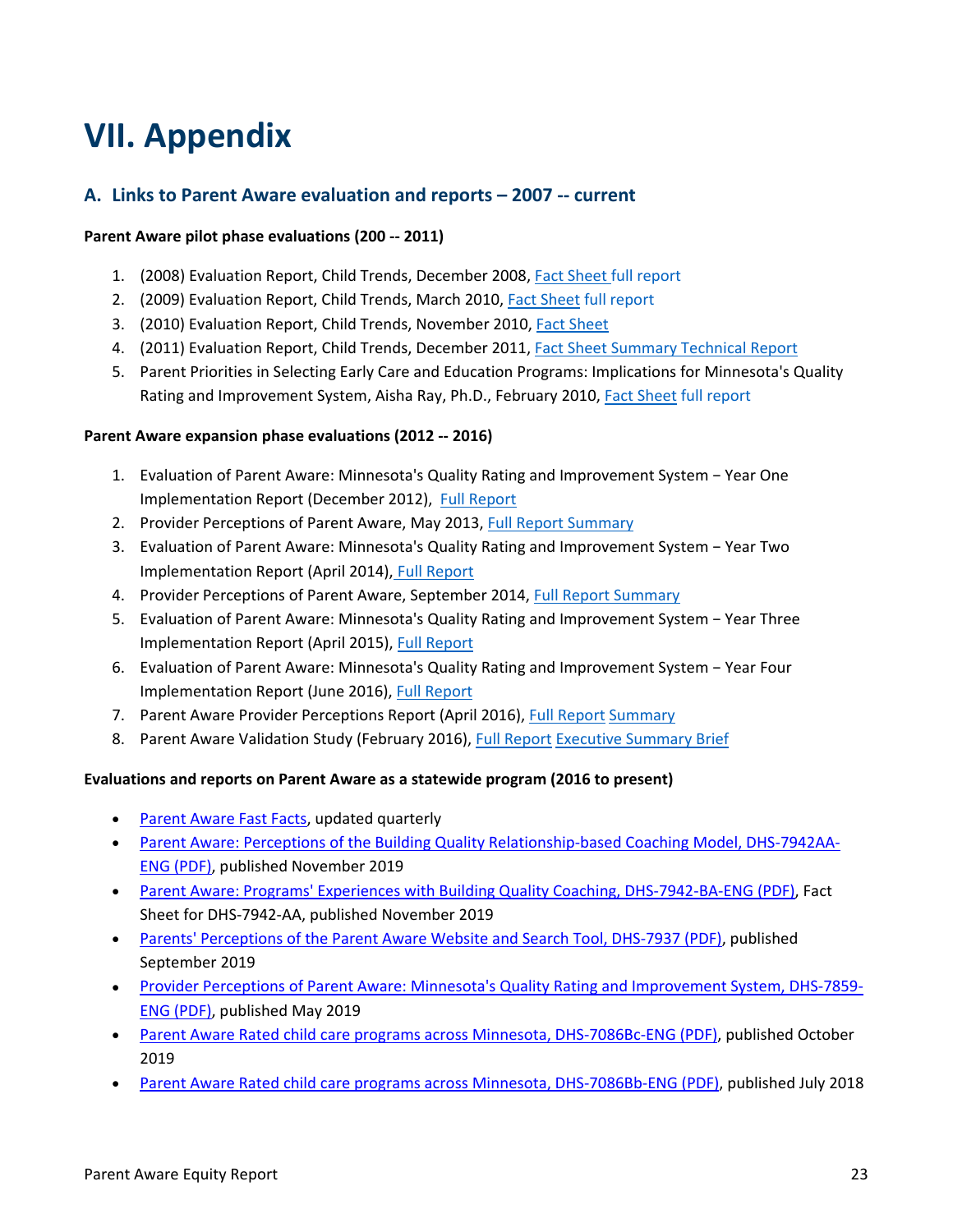- [Parent Aware Rated child care programs across Minnesota,](https://edocs.dhs.state.mn.us/lfserver/Public/DHS-7086Ba-ENG) DHS-7086Ba-ENG (PDF), published March 2017
- [Participation in Parent Aware Ratings Across Minnesota,](https://edocs.dhs.state.mn.us/lfserver/Public/DHS-7086B-ENG) DHS-7086B (PDF), published March 2016
- [Parent Aware by the Numbers,](https://edocs.dhs.state.mn.us/lfserver/Public/DHS-7086Ac-ENG) DHS-7086Ac-ENG (PDF), published June 2019
- [Parent Aware by the Numbers, DHS-7086Ab-ENG \(PDF\),](https://edocs.dhs.state.mn.us/lfserver/Public/DHS-7086Ab-ENG) published June 2018
- [Parent Aware by the Numbers,](http://edocs.dhs.state.mn.us/lfserver/Public/DHS-7086Aa-ENG) DHS-7086Aa-ENG (PDF), published March 2017
- [Diversity of Child Care Programs](https://edocs.dhs.state.mn.us/lfserver/Public/DHS-7086Ca-ENG) Participating in Parent Aware, DHS-7086Ca (PDF), published March 2017
- [Diversity of Child Care Programs Participating in Parent Aware,](https://edocs.dhs.state.mn.us/lfserver/Public/DHS-7086C-ENG) DHS-7086C (PDF), published March 2016
- [Parent Aware Quality Rating and Improvement System: Standards and Indicators,](https://edocs.dhs.state.mn.us/lfserver/Public/DHS-6346B-ENG) DHS-6346B (PDF), published October 2016
- Evaluation activities funded through the U.S. Office of Planning, Research and Evaluation, carried out through the Minnesota Research Partnership, are in process and not published.